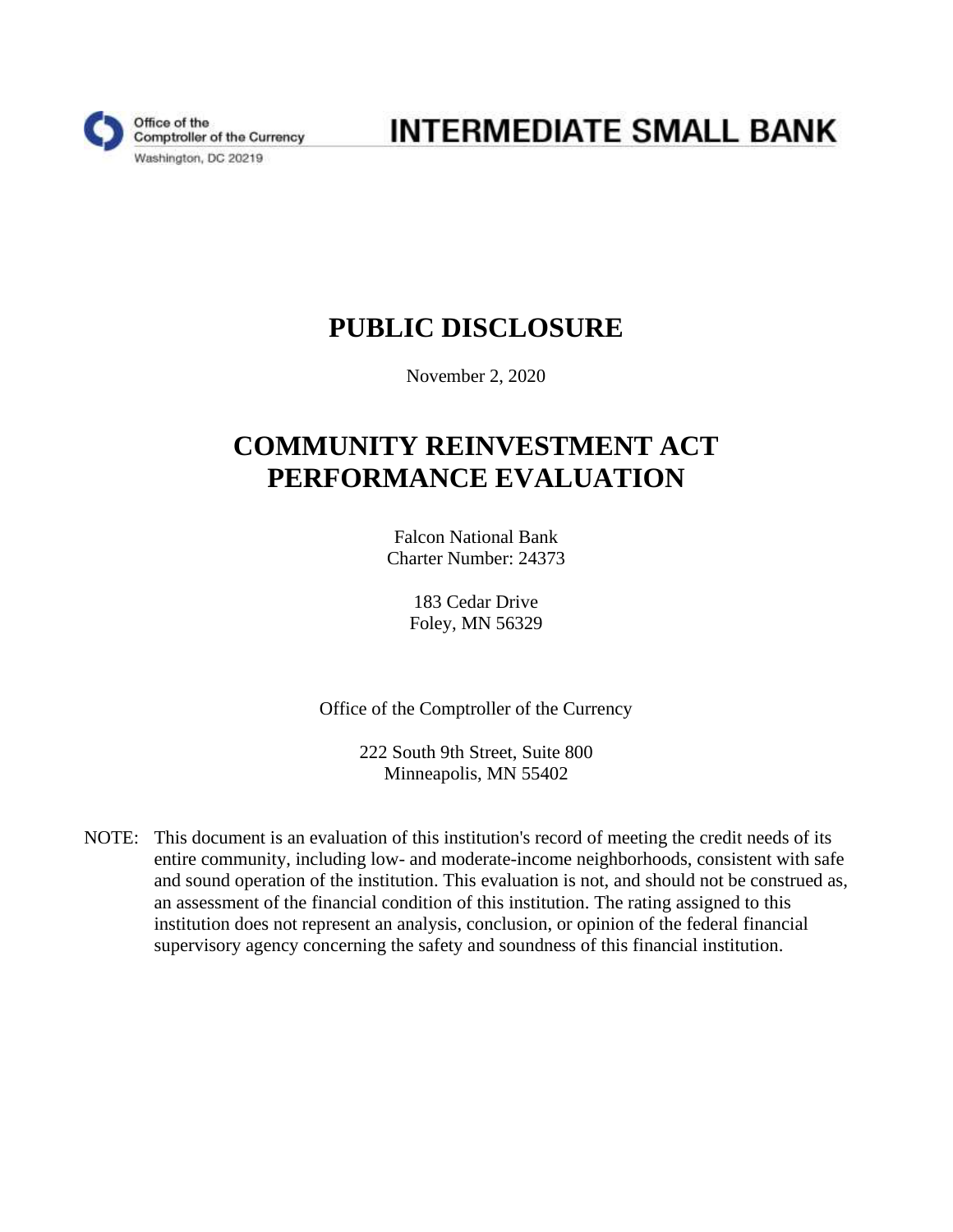### **Table of Contents**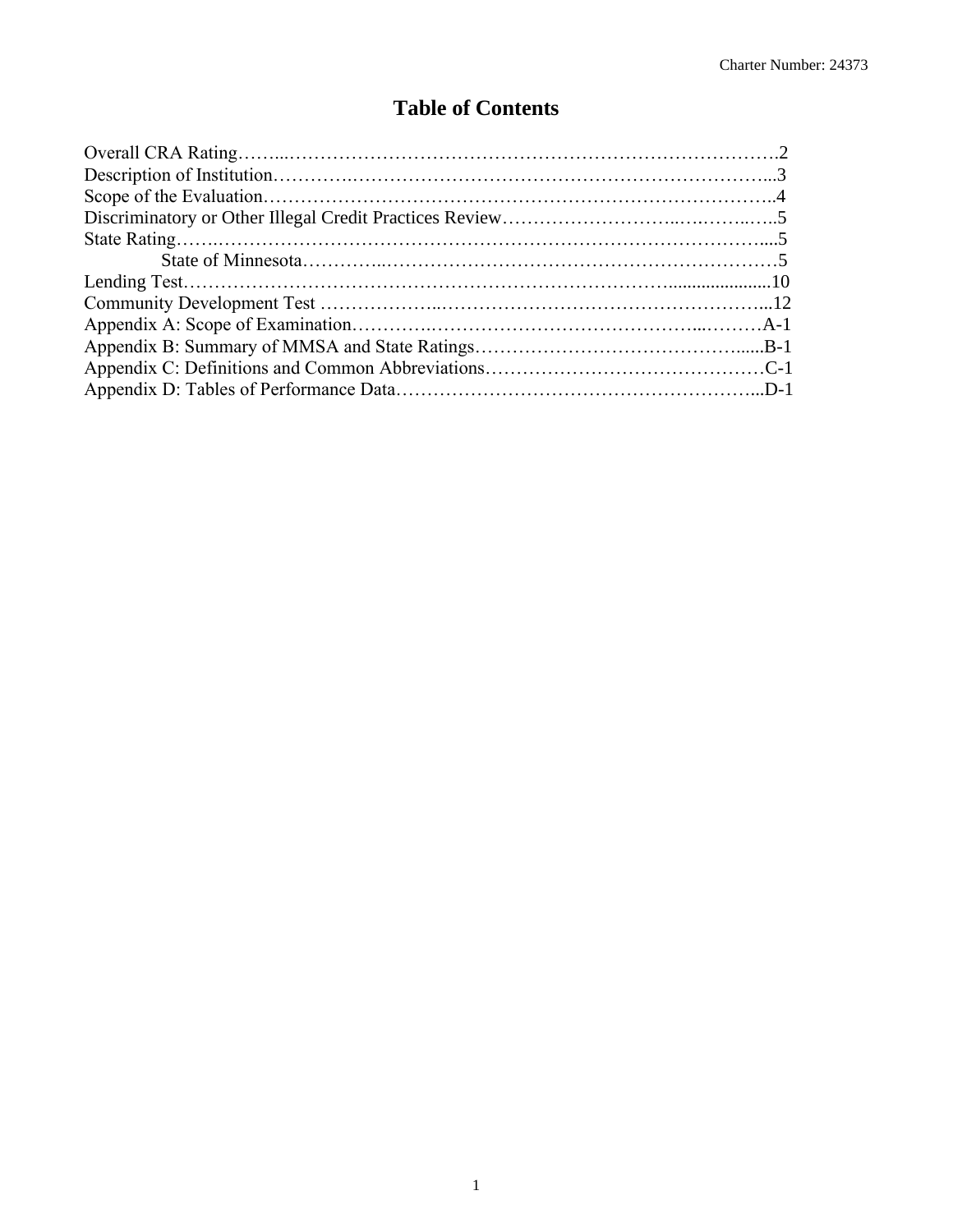# <span id="page-2-0"></span>**Overall CRA Rating**

**Institution's CRA Rating:** This institution is rated **Satisfactory.** 

#### **The Lending Test is rated: Satisfactory The community development test is rated: Outstanding**

The major factors supporting this rating include:

- The distribution of loans among individuals of different income levels is reasonable.
- The distribution of loans to geographies of different income levels is reasonable.
- The bank's loan-to-deposit (LTD) ratio is more than reasonable.
- A majority of the bank's loans are outside its assessment area (AA).
- The bank exhibits excellent responsiveness to community development (CD) needs through CD loans, qualified investments, and CD services.

#### **Broader Statewide or Regional Activities**

Management originated two CD loans totaling \$13,025 thousand during the evaluation period benefitting a broader statewide area that included one or both of the bank's AAs. One CD loan totaling \$13 million supported an organization providing affordable housing, and one CD loan totaling \$25 thousand supported an economic development organization with statewide clients, including Title 1 schools within the bank's AAs.

| <b>Community Development Loans</b> |   |                   |           |                    |  |  |  |  |
|------------------------------------|---|-------------------|-----------|--------------------|--|--|--|--|
| <b>Assessment Area</b>             |   | Total             |           |                    |  |  |  |  |
|                                    | # | $%$ of<br>Total # | \$(000's) | $%$ of<br>Total \$ |  |  |  |  |
| Statewide                          |   | 100               | 13,025    | (1)                |  |  |  |  |

#### **Loan-to-Deposit Ratio**

the following page to view FNB's LTD ratio compared to four similarly situated financial institutions.<br>
2 Falcon National Bank's (FNB) LTD ratio is more than reasonable given the bank's size, financial condition, and credit needs of its AAs. The bank's LTD ratio averaged 90.2 percent over the 13 quarters since the previous CRA performance evaluation, with a high of 97.3 percent in the fourth quarter of 2019 and a low of 83.7 percent in the second quarter of 2018. FNB ranked first out of four similarly situated institutions operating in or near the bank's AAs with similar asset sizes. Refer to the table on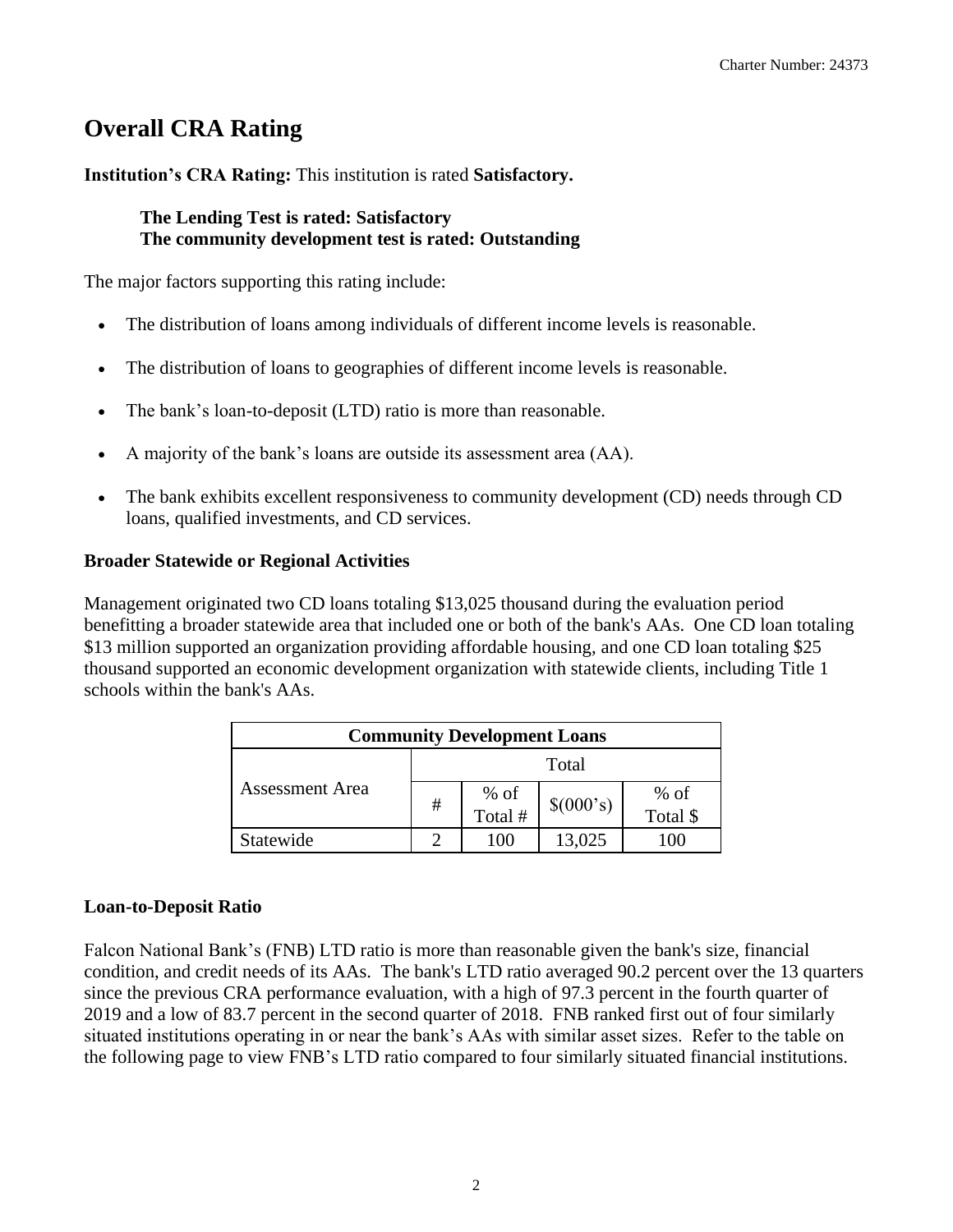| <b>Institution (Headquarters)</b>                  | <b>Total Assets</b><br>$(\$000s)$ | <b>Average LTD</b><br>Ratio $(\% )$ |
|----------------------------------------------------|-----------------------------------|-------------------------------------|
| <b>Falcon National Bank (Foley, MN)</b>            | 573,509                           | 90.18                               |
| Border State Bank (Greenbush, MN)                  | 632,848                           | 88.31                               |
| Deerwood Bank (Waite Park, MN)                     | 719,021                           | 87.42                               |
| American Heritage National Bank (Long Prairie, MN) | 378,582                           | 81.16                               |
| The Bank of Elk River (Elk River, MN)              | 456,761                           | 72.17                               |

\*Average LTD ratio is from Call Report data from October 1, 2016, through December 31, 2019.

\*\*Total assets are based on December 31, 2019, Call Report data.

#### **Lending in Assessment Area**

 were originated inside the bank's AAs. Refer to the table below to view lending inside and outside the bank's AAs. A majority of the bank's loans are outside its AAs. FNB originated and purchased 47 percent of its total loans by number and 37 percent by dollar volume inside its AAs during the evaluation period. We analyzed 60 1-4 family construction loans and 60 business loans originated between January 1, 2017, and December 31, 2019. This analysis is performed at the bank, rather than the AA level. Results are skewed by 1-4 family construction loans, a product the bank offers throughout the state of Minnesota (MN). Most demand for these loans occurs within the Minneapolis MSA itself, but outside of the bank's Minneapolis MSA AA. Demand for 1-4 family construction loans in the St. Cloud MSA AA is low, but were still identified as a primary product due to the volume of originations attributed to the St. Cloud MSA AA's branches. A majority of small business loans, 73 percent by number and dollar volume,

| Lending Inside and Outside of the Assessment Area |    |                 |    |         |       |        |                               |         |      |                   |
|---------------------------------------------------|----|-----------------|----|---------|-------|--------|-------------------------------|---------|------|-------------------|
| Loan Category                                     |    | Number of Loans |    |         | Total |        | Dollar Amount of Loans (000s) |         |      |                   |
|                                                   |    | Inside          |    | Outside | #     | Inside |                               | Outside |      | Total<br>\$(000s) |
|                                                   | #  | %               | #  | %       |       | #      | %                             | #       | %    |                   |
| Home Mortgage                                     | 12 | 20.0            | 48 | 80.0    | 60    | 4,180  | 17.0                          | 20,430  | 83.0 | 24,610            |
| <b>Small Business</b>                             | 44 | 73.3            | 16 | 26.7    | 60    | 10,276 | 72.8                          | 3,838   | 27.2 | 14,114            |
| Total                                             | 56 | 46.7            | 64 | 53.3    | 120   | 14,456 | 37.3                          | 24,268  | 62.7 | 38,724            |

### <span id="page-3-0"></span>**Description of Institution**

 elect to have affiliate activity considered in this evaluation. FNB is a single-state, national bank headquartered in Foley, MN. As of December 31, 2019, the bank's assets totaled approximately \$574 million. FNB is wholly owned by Centra Ventures, Inc., a one-bank holding company, also headquartered in Foley, MN. FNB does not operate any subsidiaries and did not

State of MN. The MN rating area consists of the St. Cloud MSA and Minneapolis MSA AAs.<br>3 FNB operated five full-service branches and five cash dispensing ATMs during the evaluation period. Three additional branches and three ATMs were added during the evaluation period during to a merger on June 25, 2018. The merger caused FNB to transition from a *small bank* to an *intermediate small bank* for CRA purposes and resulted in a new AA (referred to as the Minneapolis MSA AA through this performance evaluation). See the St. Cloud MSA and Minneapolis MSA *Description of Operations*  sections for additional branch and ATM information. For CRA purposes, FNB operates only within the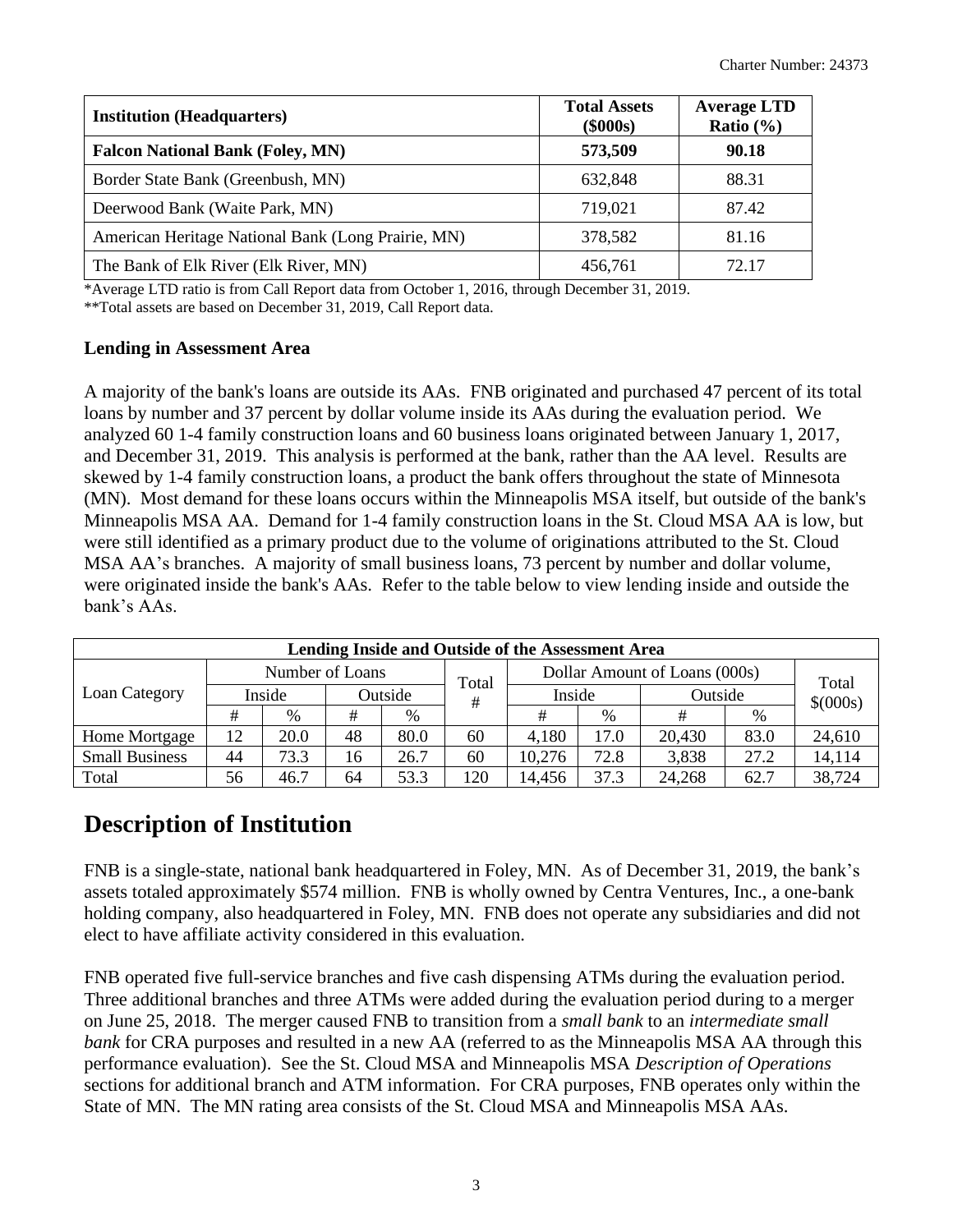FNB is a full-service commercial bank primarily focusing on business loans and leases, and 1-4 family construction lending. The bank offers a variety of traditional banking products and services, such as checking and savings accounts, certificates of deposit, safe deposit boxes, and consumer and commercial lending products. Consumer lending products include home mortgage loans (i.e. FHA, home construction, home equity, mobile home) and installment loans (i.e. new and used auto, recreational vehicles), credit cards, and revolving lines of credit. Commercial products include commercial real estate, term loans, equipment lease financing, and lines of credit. Flexible lending programs include Veterans Administration mortgage loans, First Time Home Buyer programs, and Small Business Administration loans. The bank also offers individual retirement accounts and health savings accounts.

 of the evaluation period. At December 31, 2019, net loans and leases represent 83 percent of total assets. Based on dollar volume outstanding, the loan portfolio is comprised of 67 percent business loans, 23 percent home mortgage loans (including 1-4 family construction loans), nine percent consumer loans, and one percent agriculture loans. Tier one capital was \$55 million and represented 9.5 percent of total assets at the end

There are no known financial, legal, or other factors impeding FNB's ability to help meet the credit needs of its AAs. FNB received a Satisfactory rating at the last CRA performance evaluation dated November 17, 2016.

# <span id="page-4-0"></span>**Scope of the Evaluation**

#### **Evaluation Period/Products Evaluated**

The evaluation period for this examination is January 1, 2017, to December 31, 2019. We reviewed samples of 1-4 family construction loans and business loans originated in the St. Cloud MSA and Minneapolis MSA AAs during the evaluation period. These products were selected based on an analysis of the bank's lending activity during the evaluation period. Additionally, we reviewed all CD loans, donations, and services submitted by management.

Demographic data is used in part to determine the bank's lending performance. The U.S. Census Bureau released updated demographic data from the 2015 American Community Survey (ACS), which took effect on January 1, 2017.

 With an evaluation period end date of December 31, 2019, qualifying activities performed in response to the significant impact the coronavirus pandemic has had on economies across the United States is not addressed in this evaluation. Bank qualifying activities will be appropriately considered in the subsequent evaluation.

#### **Selection of Areas for Full-Scope Review**

 which are included in the State of MN rating area, the only state where the bank has office locations. Refer to Appendix A-1, Scope of Examination, for a list of full- and limited-scope AAs. A full-scope review was completed for the bank's St. Cloud MSA and Minneapolis MSA AAs, both of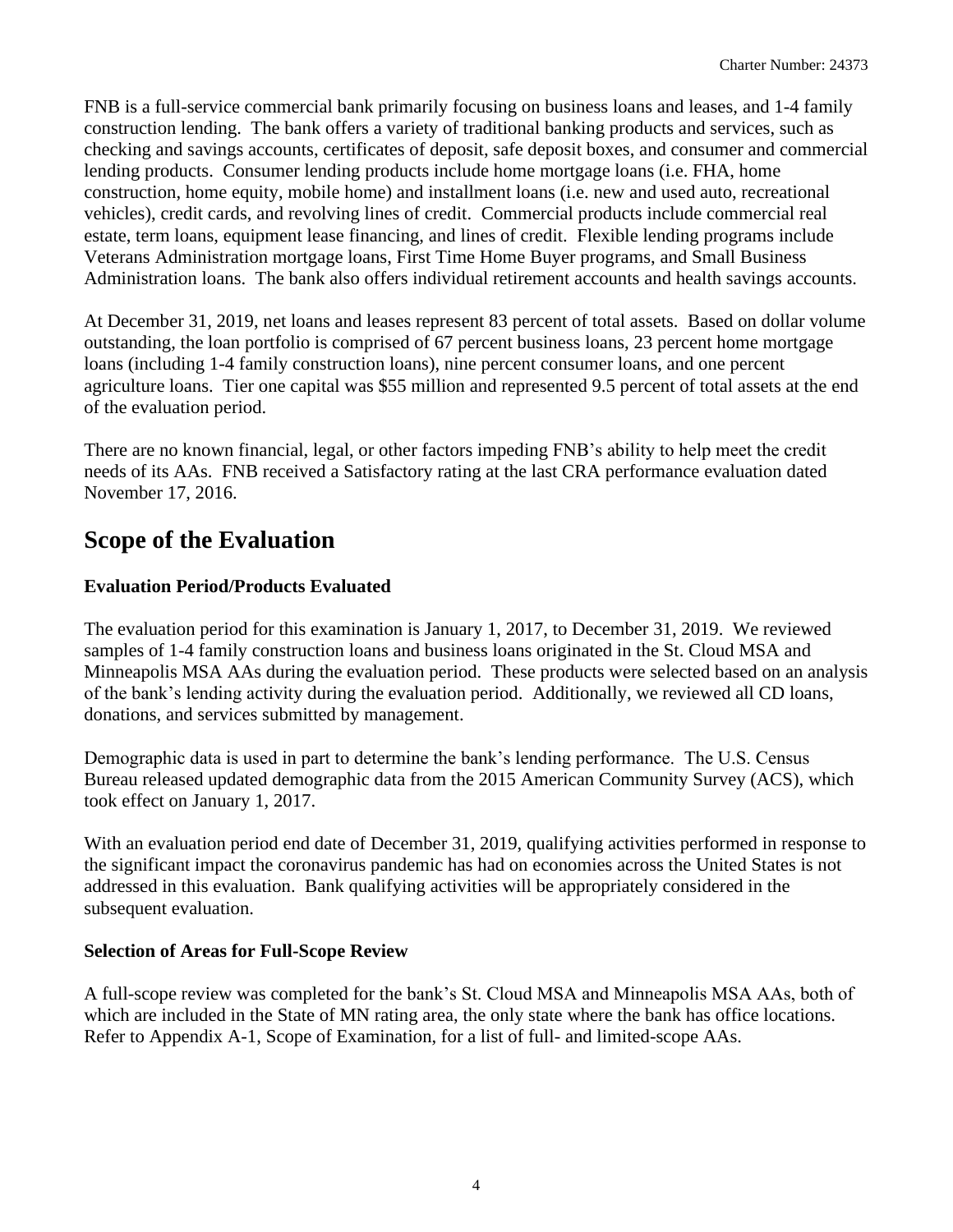#### **Ratings**

The bank's overall CRA rating is based solely on the State of MN rating, as it is the bank's only rating area.

Based on an analysis of loan originations, we selected 1-4 family construction loans and business loans as primary products. Business loans received more weight in the overall Lending Test analysis. Business loans represent 33 percent of loan originations by number and 38 percent by dollar volume during the evaluation period. Home mortgage 1-4 family construction loans represent 26 percent of loan originations by number and 40 percent by dollar volume during the evaluation period. HMDA reportable home mortgage, consumer, and farm loans were not included in our analysis given the limited volume.

Refer to the "Scope" section under the State of MN rating section for additional details regarding how the products were weighted.

# <span id="page-5-0"></span>**Discriminatory or Other Illegal Credit Practices Review**

Pursuant to 12 CFR 25.28(c) in determining a national bank's CRA rating, the OCC considers evidence of discriminatory or other illegal credit practices in any geography by the bank, or in any AA by an affiliate whose loans have been considered as part of the bank's lending performance. As part of this evaluation process, the OCC consults with other federal agencies with responsibility for compliance with the relevant laws and regulations, including the U.S. Department of Justice, the U.S. Department of Housing and Urban Development, and the Bureau of Consumer Financial Protection, as applicable.

The OCC has not identified that this institution has engaged in discriminatory or other illegal credit practices that require consideration in this evaluation.

The OCC will consider any information that this institution engaged in discriminatory or other illegal credit practices, identified by or provided to the OCC before the end of the institution's next performance evaluation in that subsequent evaluation, even if the information concerns activities that occurred during the evaluation period addressed in this performance evaluation.

### <span id="page-5-1"></span>**State Rating**

### <span id="page-5-2"></span>**State of Minnesota**

#### **The Lending Test is rated:** Satisfactory **CRA rating for the State of Minnesota: Satisfactory The Community Development Test is rated:** Outstanding

The major factors supporting this rating include:

- The bank exhibits a reasonable geographic distribution of loans in the State of MN. There were no gaps identified within the bank's lending to low- or moderate-income (LMI) census tracts (CTs).
- The bank exhibits a reasonable distribution of loans to individuals of different income levels and businesses of different sizes in the State of MN.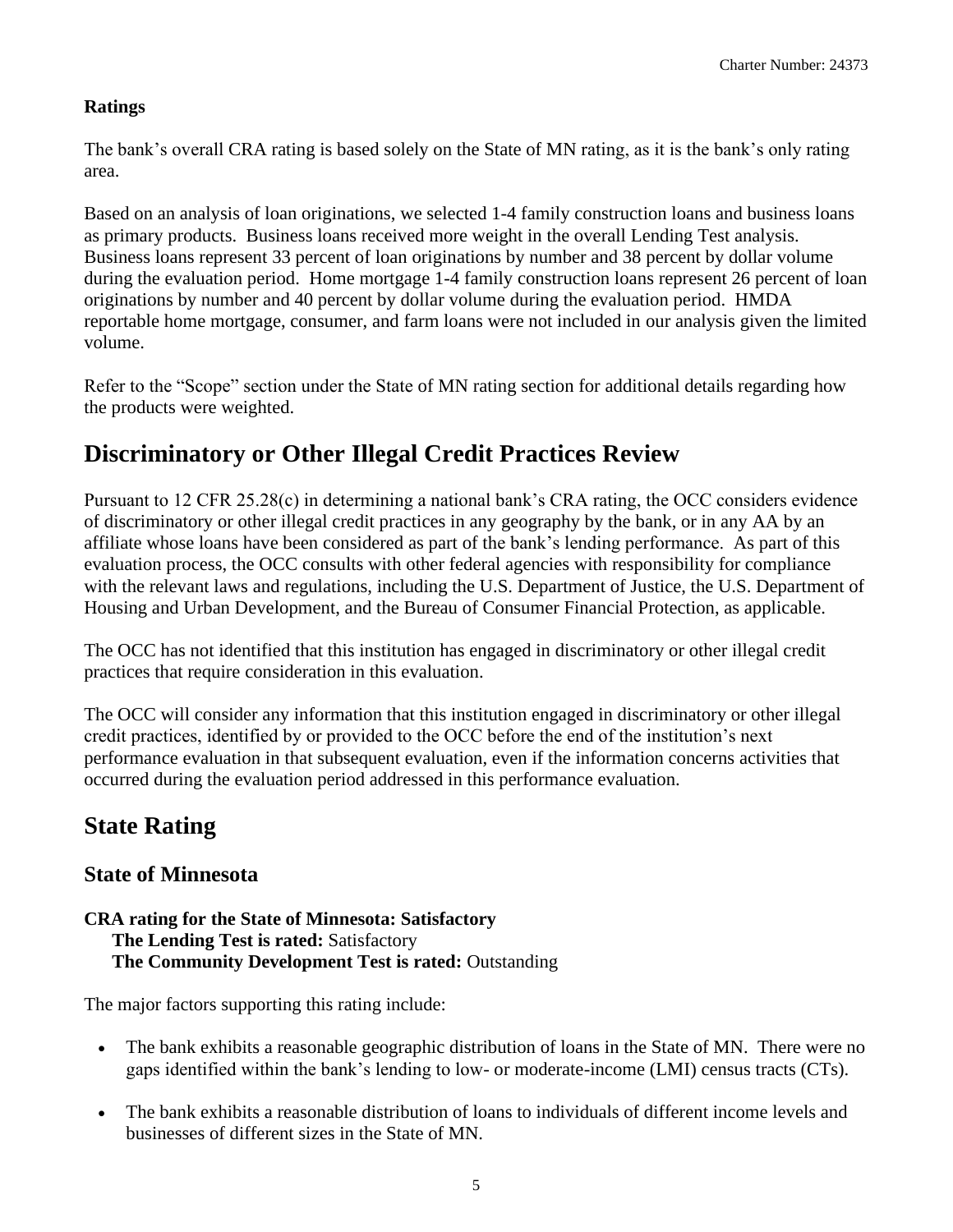- The bank exhibits excellent responsiveness to CD needs in the State of MN through CD loans, qualified investments, and CD services.
- The bank did not receive any CRA related complaints during the evaluation period.

### **Description of Institution's Operations in Minnesota**

#### St. Cloud MSA

branch locations. In 2017, the St. Cloud MSA AA consisted of Benton County and the eastern 16 CTs of Stearns County. FNB expanded their St. Cloud MSA AA in 2018 to include all of Benton and Stearns Counties due to the bank merger and additional branch locations in the Western portion of Stearns County. FNB operated three full-service branches in the St. Cloud MSA during the evaluation period. Branches are located in Foley, St. Cloud, and Richmond, with the Richmond branch opening in June 2018 as a result of the merger. FNB operates three non-deposit taking ATMs within the AA, all of which are located at

The June 30, 2019, FDIC Deposit Market Share Report indicated FNB had \$340 million or 75 percent of its deposits in the St. Cloud MSA AA. FNB ranks fifth of 31 deposit-taking institutions in the AA with a deposit market share of six percent. Other market leaders are Stearns Bank, Bremer Bank, and Wells Fargo Bank, with a combined 48 percent market share.

FNB's primary focus in the St. Cloud MSA AA are business loans and 1-4 family construction loans. Business loans comprised 31 percent by number and 43 percent by dollar volume of all loans originated within the St. Cloud MSA AA during the evaluation period. Home mortgage 1-4 family construction loans comprised 20 percent by number and 28 percent by dollar volume of all loans originated within the St. Cloud MSA AA.

towards LMI individuals. We contacted one community member from the St. Cloud MSA AA as part of this examination. The contact's organization works with regional businesses and community leaders to improve the region's business climate. The contact is located in St. Cloud, MN, and serves all of Benton and Stearns counties and a portion of Sherburne County. The contact stated lending needs in the region include access to capital for startup businesses and entrepreneurs; however, they noted the risk associated with this type of lending is often higher than allowed under prudent underwriting standards. They also noted while the area has LMI populations and an elevated poverty level, current housing projects are not directed

The tables on the following page provide information on the demographic composition of the St. Cloud MSA AA.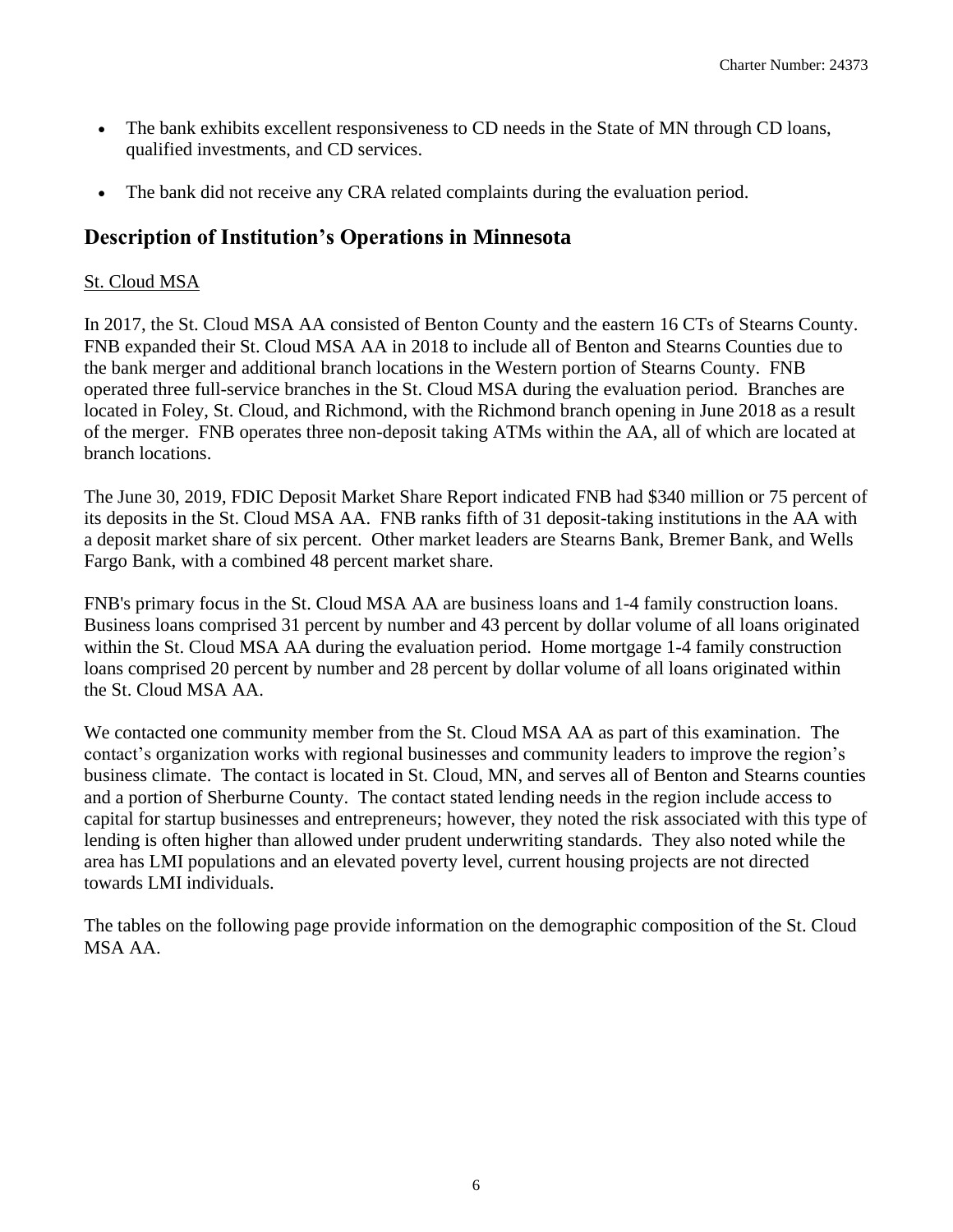| Table A – Demographic Information of the Assessment Area                                                                                            |         |                  |                               |                           |                          |                   |  |  |  |  |
|-----------------------------------------------------------------------------------------------------------------------------------------------------|---------|------------------|-------------------------------|---------------------------|--------------------------|-------------------|--|--|--|--|
| <b>Assessment Area: Falcon NB St. Cloud MSA 2017</b>                                                                                                |         |                  |                               |                           |                          |                   |  |  |  |  |
| <b>Demographic Characteristics</b>                                                                                                                  | #       | Low<br>$%$ of #  | Moderate<br>$%$ of #          | <b>Middle</b><br>$%$ of # | <b>Upper</b><br>$%$ of # | $NA*$<br>$%$ of # |  |  |  |  |
| Geographies (Census Tracts)                                                                                                                         | 25      | 0.0              | 16.0                          | 64.0                      | 20.0                     | 0.0               |  |  |  |  |
| Population by Geography                                                                                                                             | 126,627 | 0.0              | 19.2                          | 57.1                      | 23.8                     | 0.0               |  |  |  |  |
| Housing Units by Geography                                                                                                                          | 50,865  | 0.0              | 20.7                          | 58.4                      | 20.9                     | 0.0               |  |  |  |  |
| Owner-Occupied Units by Geography                                                                                                                   | 30,824  | 0.0 <sub>1</sub> | 13.0                          | 61.0                      | 26.0                     | 0.0               |  |  |  |  |
| Occupied Rental Units by Geography                                                                                                                  | 17,518  | 0.0 <sub>1</sub> | 32.9                          | 54.8                      | 12.3                     | 0.0               |  |  |  |  |
| Vacant Units by Geography                                                                                                                           | 2,523   | 0.0              | 30.0                          | 50.9                      | 19.1                     | 0.0               |  |  |  |  |
| <b>Businesses by Geography</b>                                                                                                                      | 8,098   | 0.0 <sub>1</sub> | 21.6                          | 53.9                      | 24.5                     | 0.0               |  |  |  |  |
| Farms by Geography                                                                                                                                  | 436     | 0.0              | 6.9                           | 73.2                      | 20.0                     | 0.0               |  |  |  |  |
| Family Distribution by Income Level                                                                                                                 | 29,659  | 21.5             | 17.2                          | 21.8                      | 39.6                     | 0.0               |  |  |  |  |
| Household Distribution by Income Level                                                                                                              | 48,342  | 25.6             | 16.2                          | 19.0                      | 39.3                     | 0.0               |  |  |  |  |
| Median Family Income MSA - 41060 St.<br>Cloud, MN MSA                                                                                               |         |                  | \$69,359 Median Housing Value |                           |                          | \$158,280         |  |  |  |  |
| Source: 2015 ACS and 2017 D&B Data                                                                                                                  |         |                  | <b>Median Gross Rent</b>      |                           |                          | \$758             |  |  |  |  |
| Due to rounding, totals may not equal 100.0%<br>(*) The NA category consists of geographies that have not been assigned an<br>income classification |         |                  | Families Below Poverty Level  | 9.1%                      |                          |                   |  |  |  |  |

| Table A – Demographic Information of the Assessment Area                                                                                             |         |                 |                               |                           |                          |                   |  |  |  |  |
|------------------------------------------------------------------------------------------------------------------------------------------------------|---------|-----------------|-------------------------------|---------------------------|--------------------------|-------------------|--|--|--|--|
| Assessment Area: Falcon NB St. Cloud MSA 2018-19                                                                                                     |         |                 |                               |                           |                          |                   |  |  |  |  |
| <b>Demographic Characteristics</b>                                                                                                                   | #       | Low<br>$%$ of # | <b>Moderate</b><br>$%$ of #   | <b>Middle</b><br>$%$ of # | <b>Upper</b><br>$%$ of # | $NA*$<br>$%$ of # |  |  |  |  |
| Geographies (Census Tracts)                                                                                                                          | 38      | 0.0             | 10.5                          | 76.3                      | 13.2                     | 0.0               |  |  |  |  |
| Population by Geography                                                                                                                              | 191,816 | 0.0             | 12.7                          | 71.7                      | 15.7                     | 0.0               |  |  |  |  |
| Housing Units by Geography                                                                                                                           | 79,007  | 0.0             | 13.3                          | 73.2                      | 13.5                     | 0.0               |  |  |  |  |
| Owner-Occupied Units by Geography                                                                                                                    | 51,046  | 0.0             | 7.9                           | 76.5                      | 15.7                     | 0.0               |  |  |  |  |
| Occupied Rental Units by Geography                                                                                                                   | 21,851  | 0.0             | 26.4                          | 63.7                      | 9.9                      | 0.0               |  |  |  |  |
| Vacant Units by Geography                                                                                                                            | 6,110   | 0.0             | 12.4                          | 79.7                      | 7.9                      | 0.0               |  |  |  |  |
| <b>Businesses by Geography</b>                                                                                                                       | 13,740  | 0.0             | 14.1                          | 69.0                      | 16.9                     | 0.0               |  |  |  |  |
| Farms by Geography                                                                                                                                   | 1,209   | 0.0             | 2.4                           | 90.3                      | 7.3                      | 0.0               |  |  |  |  |
| Family Distribution by Income Level                                                                                                                  | 47,374  | 20.0            | 17.5                          | 23.0                      | 39.5                     | 0.0               |  |  |  |  |
| Household Distribution by Income Level                                                                                                               | 72,897  | 23.7            | 16.0                          | 19.4                      | 40.9                     | 0.0               |  |  |  |  |
| Median Family Income MSA - 41060 St.<br>Cloud, MN MSA                                                                                                |         |                 | \$69,359 Median Housing Value |                           |                          | \$165,394         |  |  |  |  |
| Source: 2015 ACS and 2019 D&B Data                                                                                                                   |         |                 |                               | \$744                     |                          |                   |  |  |  |  |
| Due to rounding, totals may not equal 100.0%<br>(*) The NA category consists of geographies that have not been assigned an<br>income classification. |         |                 | Families Below Poverty Level  |                           |                          | 7.7%              |  |  |  |  |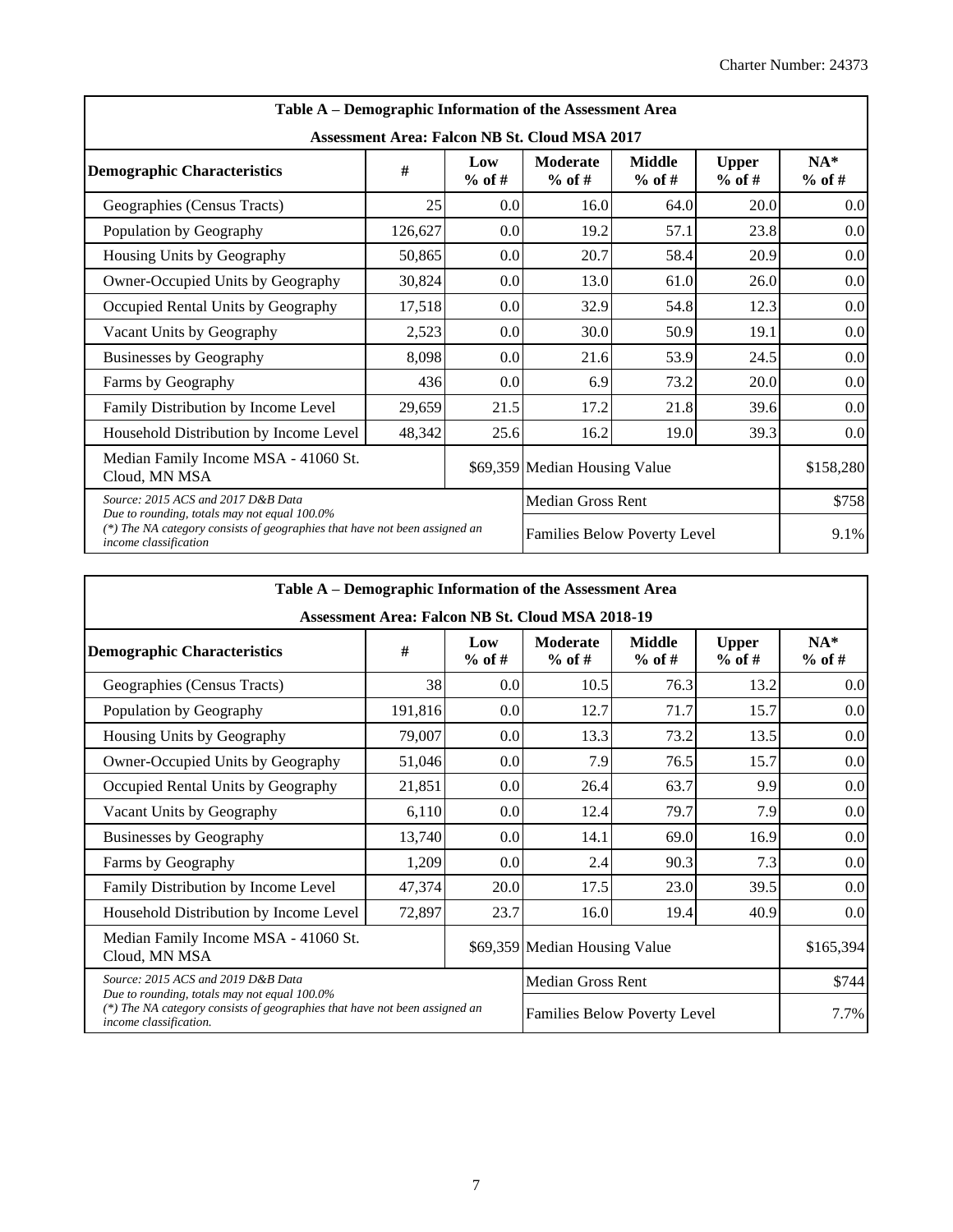#### Minneapolis MSA

The Minneapolis MSA AA consists of Anoka, Isanti, Mille Lacs, and Sherburne Counties. The Minneapolis MSA AA is only considered in our analysis from June 25, 2018, through the end of the evaluation period as it became a new AA as a result of the merger. FNB merged two full-service branches, Ham Lake and Isanti, located in the Minneapolis MSA during the evaluation period. FNB operates two non-deposit taking ATMs within the AA, both of which are located at branch locations.

The June 30, 2019, FDIC Deposit Market Share Report indicated that FNB had \$115 million or 25 percent of its deposits in the Minneapolis MSA AA. FNB ranks 15th of 31 deposit-taking institutions in the AA with a deposit market share of two percent. Market leaders are Wells Fargo Bank, U.S. Bank, and TCF National Bank, with a combined 51 percent market share.

FNB's primary focus in the Minneapolis MSA AA are 1-4 family construction loans and business loans. Home mortgage 1-4 family construction loans comprised 43 percent by number and 71 percent by dollar volume of all loans originated within the Minneapolis MSA AA during the evaluation period. Business loans comprised 38 percent by number and 25 percent by dollar volume of all loans originated with the Minneapolis MSA AA.

involved in the community. We contacted a community member in the Minneapolis MSA AA as part of this examination. The contact's organization provides informative and educational resources, and networking opportunities to local businesses. The contact serves Isanti County. They identified affordable multifamily housing as a need in the area; however, opportunities are limited without incentives such as tax credits. They did not identify any specific financial institutions, but noted each of the local financial institutions are positively

 provide permanent financing. These higher dollar loans, combined with a maximum loan-to-value of 90 Additionally, we considered the following performance context factors when performing this evaluation. The \$188 thousand median housing value is high relative to the \$85 thousand median family income. Additionally, the majority of 1-4 family construction loans less than \$200 thousand are underwritten with a construction-to-permanent financing structure. This type of loan is HMDA reportable and would not be comparable to the bank's 1-4 family construction loan primary product, since the bank does not percent, requires a larger down payment which can be difficult for LMI individuals to afford. Lastly, Minneapolis MSA AA branch locations are only located near two moderate-income CTs, which can cause difficultly in lending to moderate-income areas.

The table on the following page provides information on the Minneapolis MSA AA's demographic composition.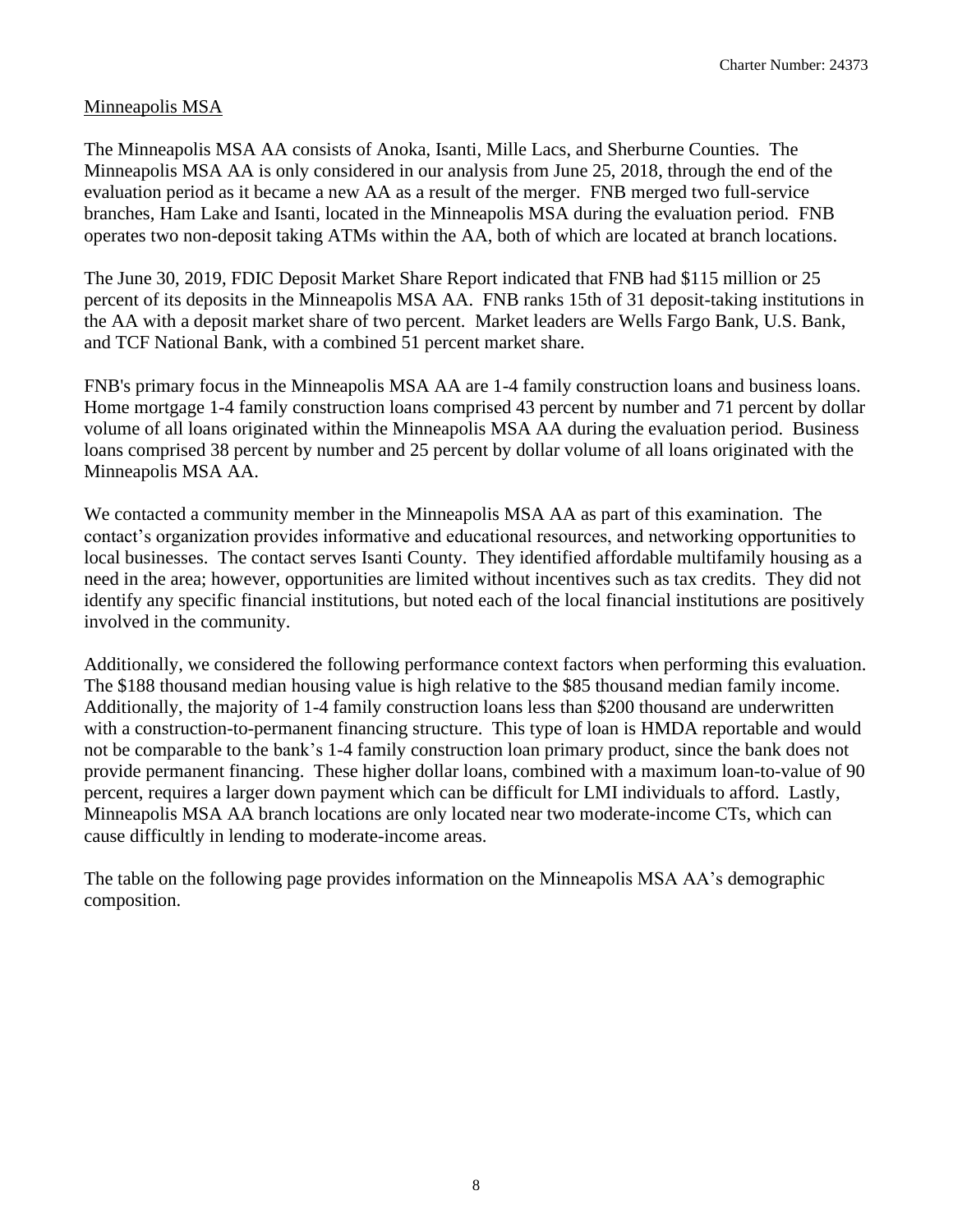| Table A – Demographic Information of the Assessment Area                                                                                             |         |                  |                               |                           |                          |                   |  |  |  |  |
|------------------------------------------------------------------------------------------------------------------------------------------------------|---------|------------------|-------------------------------|---------------------------|--------------------------|-------------------|--|--|--|--|
| <b>Assessment Area: Falcon NB Minneapolis MSA 2018-19</b>                                                                                            |         |                  |                               |                           |                          |                   |  |  |  |  |
| <b>Demographic Characteristics</b>                                                                                                                   | #       | Low<br>$%$ of #  | Moderate<br>$%$ of #          | <b>Middle</b><br>$%$ of # | <b>Upper</b><br>$%$ of # | $NA*$<br>$%$ of # |  |  |  |  |
| Geographies (Census Tracts)                                                                                                                          | 109     | 0.0 <sub>1</sub> | 32.1                          | 55.0                      | 12.8                     | 0.0               |  |  |  |  |
| Population by Geography                                                                                                                              | 493,270 | 0.0              | 26.4                          | 60.5                      | 13.1                     | 0.0               |  |  |  |  |
| Housing Units by Geography                                                                                                                           | 189,649 | 0.0              | 29.6                          | 58.9                      | 11.5                     | 0.0               |  |  |  |  |
| Owner-Occupied Units by Geography                                                                                                                    | 143,016 | 0.0              | 23.6                          | 62.7                      | 13.7                     | 0.0               |  |  |  |  |
| Occupied Rental Units by Geography                                                                                                                   | 36,140  | 0.0              | 49.0                          | 46.0                      | 4.9                      | 0.0               |  |  |  |  |
| Vacant Units by Geography                                                                                                                            | 10,493  | 0.0              | 45.5                          | 51.1                      | 3.4                      | 0.0               |  |  |  |  |
| Businesses by Geography                                                                                                                              | 35,260  | 0.0              | 23.9                          | 62.8                      | 13.3                     | 0.0               |  |  |  |  |
| Farms by Geography                                                                                                                                   | 1,317   | 0.0              | 16.6                          | 73.4                      | 9.9                      | 0.0               |  |  |  |  |
| Family Distribution by Income Level                                                                                                                  | 129,489 | 20.1             | 20.2                          | 24.8                      | 34.9                     | 0.0               |  |  |  |  |
| Household Distribution by Income Level                                                                                                               | 179,156 | 20.7             | 17.4                          | 21.1                      | 40.7                     | 0.0               |  |  |  |  |
| Median Family Income MSA - 33460<br>Minneapolis-St. Paul-Bloomington, MN-<br>WI MSA                                                                  |         |                  | \$84,589 Median Housing Value |                           | \$188,094                |                   |  |  |  |  |
| Source: 2015 ACS and 2019 D&B Data                                                                                                                   |         |                  | <b>Median Gross Rent</b>      |                           |                          | \$958             |  |  |  |  |
| Due to rounding, totals may not equal 100.0%<br>(*) The NA category consists of geographies that have not been assigned an<br>income classification. |         |                  | Families Below Poverty Level  |                           |                          | 5.7%              |  |  |  |  |

### **Scope of Evaluation in Minnesota**

The St. Cloud MSA and Minneapolis MSA AAs received full-scope reviews. The St. Cloud MSA AA received more weight when determining the State of MN ratings. The St. Cloud MSA AA includes the majority of the bank's branch locations, deposit volume, and loan origination activity.

 merger on June 25, 2018; therefore, lending activity in Minneapolis AA branches was not considered prior to this date. Primary products in both AAs were 1-4 family construction and business loans. Business loans received the most weight in the St. Cloud MSA AA as they accounted for 31 percent of the AA's loan originations by number and 43 percent by dollar volume. While 1-4 family construction loans were also selected as a primary product, a meaningful geographic and borrower distribution analysis could not be completed due to the limited volume of loans inside the AA. Home mortgage 1-4 family construction loans received more weight in the Minneapolis MSA AA as they accounted for 43 percent of AA's loan originations by number and 71 percent by dollar volume. The Minneapolis MSA did not exist until the

Refer to the table in Appendix A-1 for additional information.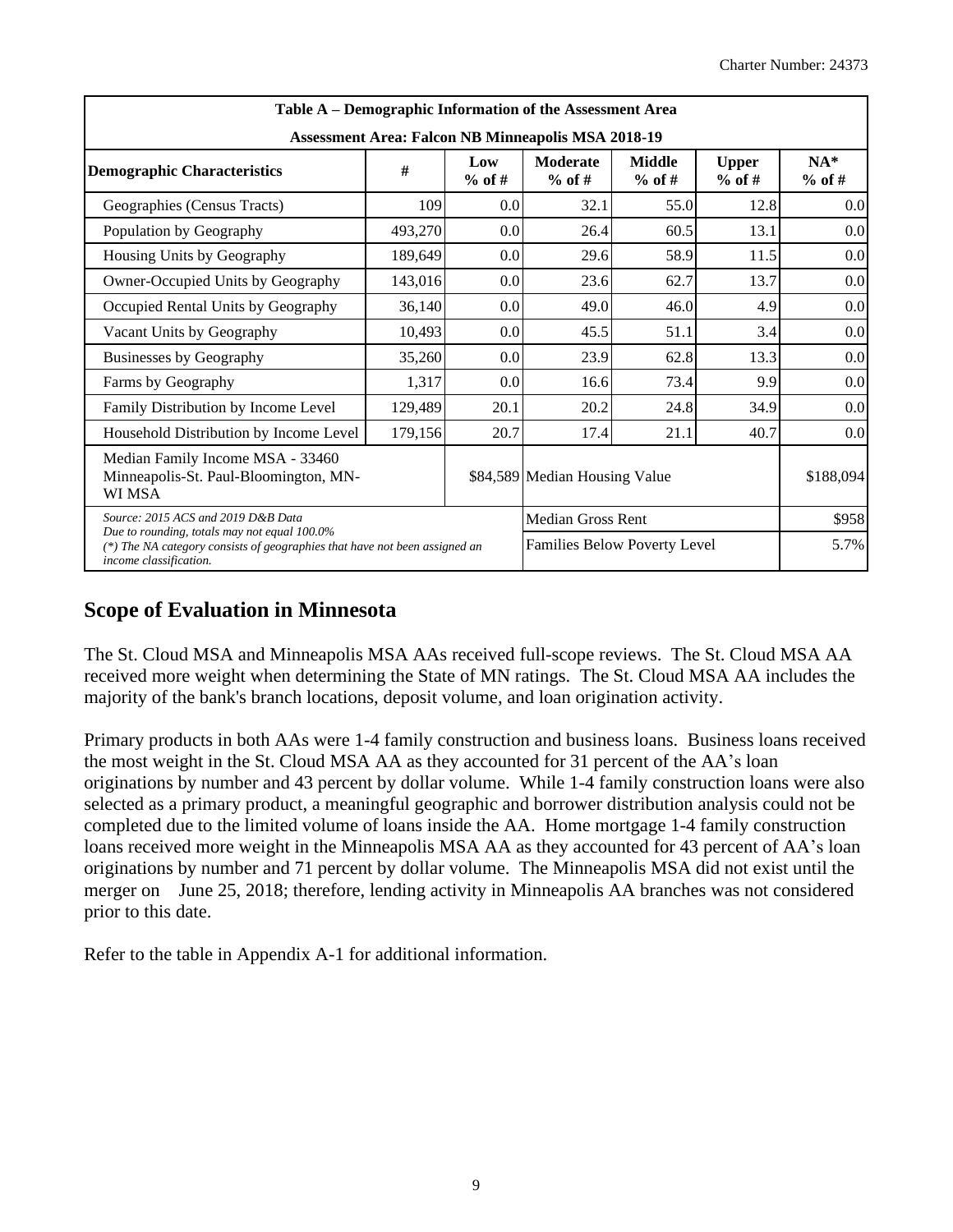### **CONCLUSIONS WITH RESPECT TO PERFORMANCE TESTS IN MINNESOTA**

#### <span id="page-10-0"></span>**LENDING TEST**

The bank's performance under the Lending Test in MN is rated Satisfactory.

#### **Conclusions for Areas Receiving Full-Scope Reviews**

Based on full-scope reviews, the bank's lending performance in the St. Cloud MSA and Minneapolis MSA AAs is reasonable.

#### **Distribution of Loans by Income Level of the Geography**

The bank exhibits reasonable geographic distribution of loans in the State of MN. The geographic distribution conclusion is based on the bank's performance in the St. Cloud MSA AA and the Minneapolis MSA AA.

#### *Business Loans*

The bank exhibits reasonable geographic distribution of business loans in the State of MN. Refer to Table Q in Appendix D-3 for the facts and data used to evaluate the geographic distribution of the bank's business loan originations and purchases.

#### St. Cloud MSA

 evaluation period; therefore, low-income CTs were not considered in our analysis. The distribution of business loans to geographies of different income levels in the St. Cloud MSA AA is reasonable. FNB's business loan originations within moderate-income geographies in 2017 significantly exceeds the demographic comparator and exceeds the aggregate comparator. FNB's business loan originations within moderate-income geographies in 2018-19 is somewhat lower than both the demographic and aggregate comparators. There were not any low-income CTs within the AA during the

#### Minneapolis MSA

The distribution of business loans to geographies of different income levels in the Minneapolis MSA AA is poor. FNB's business loan originations within moderate-income geographies in 2018-19 is somewhat lower than the aggregate comparator and lower than the demographic comparator. There were not any low-income CTs within the AA during the evaluation period; therefore, low-income CTs were not considered in our analysis.

#### *Home Mortgage 1-4 Family Construction Loans*

The bank exhibits excellent geographic distribution of 1-4 family construction loans in the State of MN. Refer to Table O in Appendix D-2 for the facts and data used to evaluate the geographic distribution of the bank's 1-4 family construction loan originations and purchases.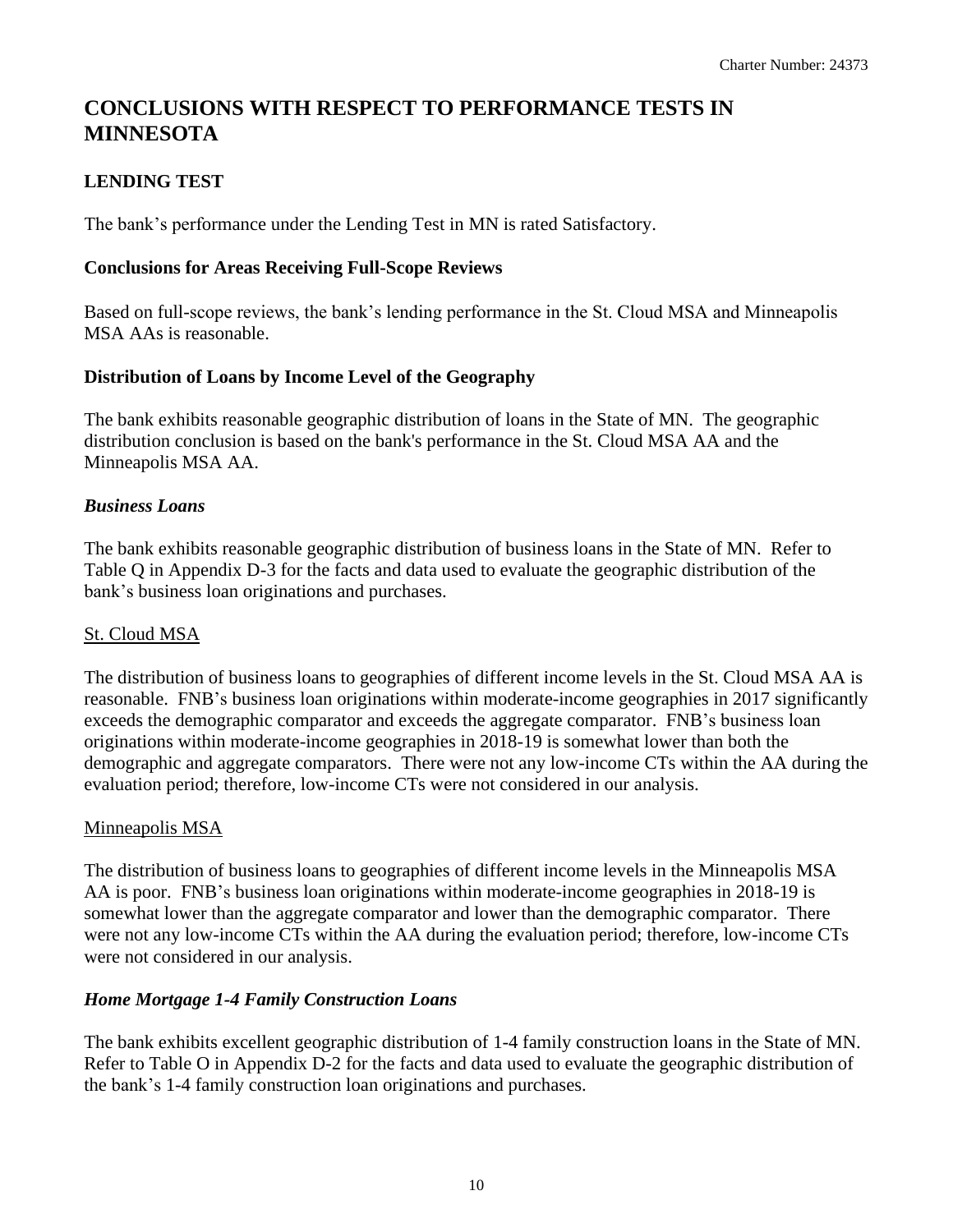#### Minneapolis MSA

 income geographies in 2018-19 exceeds the demographic comparator. Aggregate HMDA data was not CTs were not considered in our analysis. The distribution of 1-4 family construction loans to geographies of different income levels in the Minneapolis MSA AA is excellent. FNB's 1-4 family construction loan originations within moderateconsidered for comparison as 1-4 family construction-only loans are not a HMDA-reportable product. There were not any low-income CTs within the AA during the evaluation period; therefore, low-income

#### **Distribution of Loans by Income Level of the Borrower**

The bank exhibits a reasonable distribution of loans to individuals of different income levels and businesses of different sizes in the State of MN. The borrower distribution conclusion is based on the bank's performance in the St. Cloud MSA AA and the Minneapolis MSA AA.

#### *Business Loans*

The bank exhibits reasonable distribution of loans to businesses of different sizes in the State of MN. Refer to Table R in Appendix D-3 for the facts and data used to evaluate the borrower distribution of the bank's business loan originations and purchases.

#### St. Cloud MSA

The distribution of loans to businesses of different sizes in the St. Cloud MSA AA is reasonable. For the 2017 and 2018-19 loan samples, FNB's small business loan originations is lower than and somewhat lower than each demographic comparator, respectively, but significantly exceeds each aggregate comparator.

#### Minneapolis MSA

 the aggregate comparator. The distribution of loans to businesses of different sizes in the Minneapolis MSA AA is reasonable. In 2018-19, FNB's small business loan originations is lower than the demographic comparator, but exceeds

#### *Home Mortgage 1-4 Family Construction Loans*

The bank exhibits reasonable distribution of loans to individuals of different income levels in the State of MN. Refer to Table P in Appendix D-2 for the facts and data used to evaluate the borrower distribution of the bank's 1-4 family construction loan originations and purchases.

#### Minneapolis MSA

The distribution of 1-4 family construction loans to borrowers of different income levels in the Minneapolis MSA AA is reasonable. For 2018-19, FNB's 1-4 family construction loan originations to low-income families is significantly lower than the demographic comparator and somewhat lower than the demographic comparator for moderate-income families. Aggregate HMDA data was not considered for comparison as 1-4 family construction-only loans are not a HMDA-reportable product. While FNB is below demographic comparators, performance context factors discussed in the *Description of*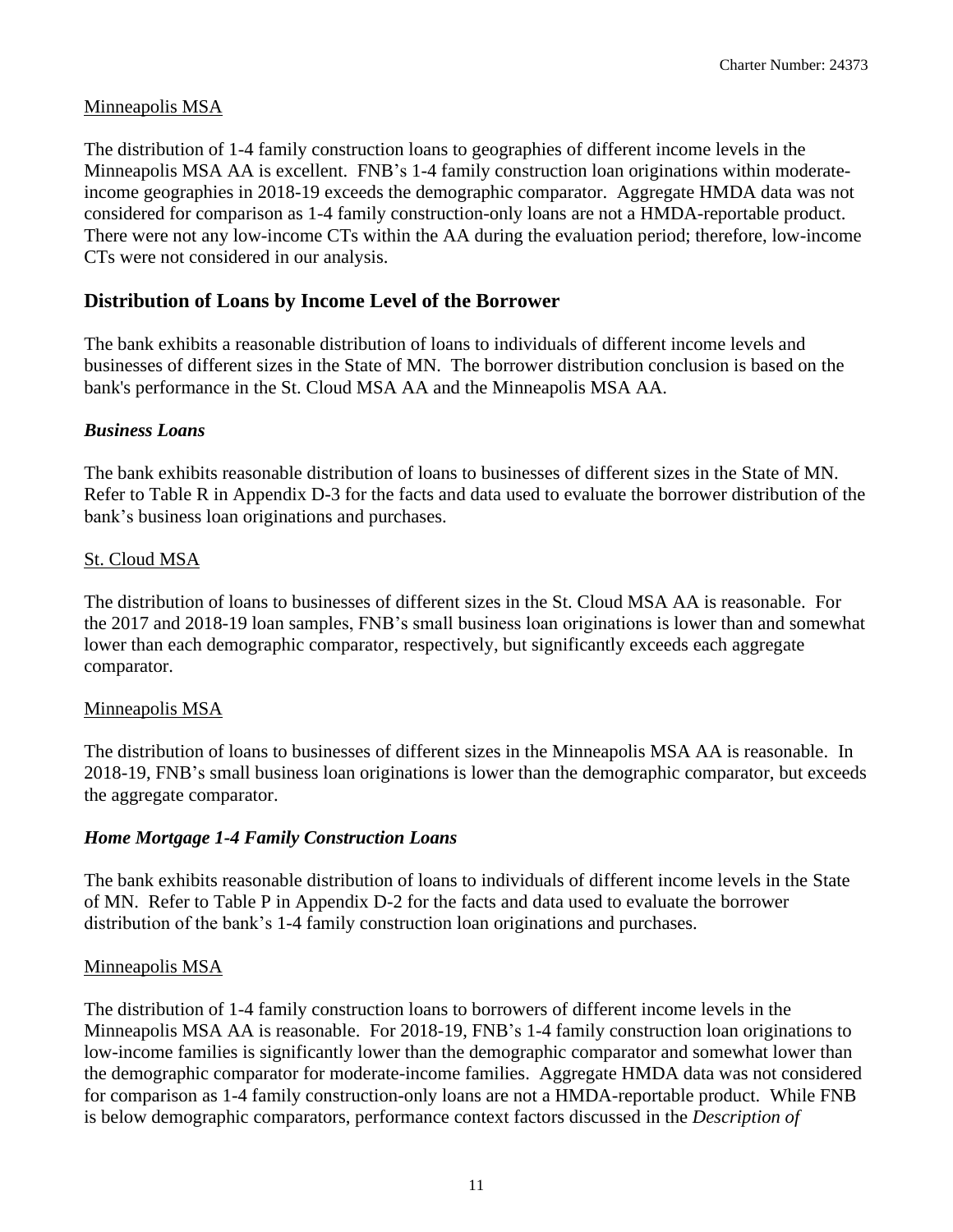*Institution's Operations in Minnesota* section were factored into the reasonable borrower distribution for 1-4 family construction loans.

#### **Responses to Complaints**

FNB did not receive any CRA related complaints during the evaluation period.

#### <span id="page-12-0"></span>**COMMUNITY DEVELOPMENT TEST**

The bank's performance under the CD Test in the State of MN is rated Outstanding.

#### **Conclusions for Areas Receiving Full-Scope Reviews**

Based on a full-scope review, the bank exhibits excellent responsiveness to CD needs in MN through CD loans, qualified investments, and CD services, considering the bank's capacity, and the need and availability CD opportunities in the bank's AAs.

CD activity for the St. Cloud MSA AA was considered from October 1, 2016, through December 31, 2019. CD activity in the Minneapolis MSA AA was considered from June 25, 2018, the merger date, through December 31, 2019.

#### **Number and Amount of Community Development Loans**

The bank exhibits excellent responsiveness to CD lending needs in MN. The table below sets forth the information and data used to evaluate the bank's level of CD lending. The table includes all CD loans, including multifamily loans that also qualify as CD loans.

| <b>Community Development Loans</b> |    |                   |           |          |  |  |  |  |
|------------------------------------|----|-------------------|-----------|----------|--|--|--|--|
|                                    |    | Total             |           |          |  |  |  |  |
| Assessment Area                    | #  | $%$ of Total $\#$ | \$(000's) | $%$ of   |  |  |  |  |
|                                    |    |                   |           | Total \$ |  |  |  |  |
| St. Cloud MSA                      | 31 | 83.8              | 16,137    | 81.8     |  |  |  |  |
| Minneapolis MSA                    | h  | 16.2              | 3,593     | 18.2     |  |  |  |  |

#### St. Cloud MSA

Management originated 31 CD loans totaling \$16,137 thousand during the evaluation period. The majority of CD loans, 24 totaling \$12,312 thousand, supported economic development with the St. Cloud MSA AA by promoting LMI job creation and retention. Seven CD loans totaling \$3,825 thousand, supported organizations providing affordable housing or specific affordable housing projects.

#### Minneapolis MSA

job creation and retention. Management originated six CD loans totaling \$3,593 thousand during the evaluation period. All CD loans in the Minneapolis MSA AA supported economic development within the AA by promoting LMI job creation and retention.<br>12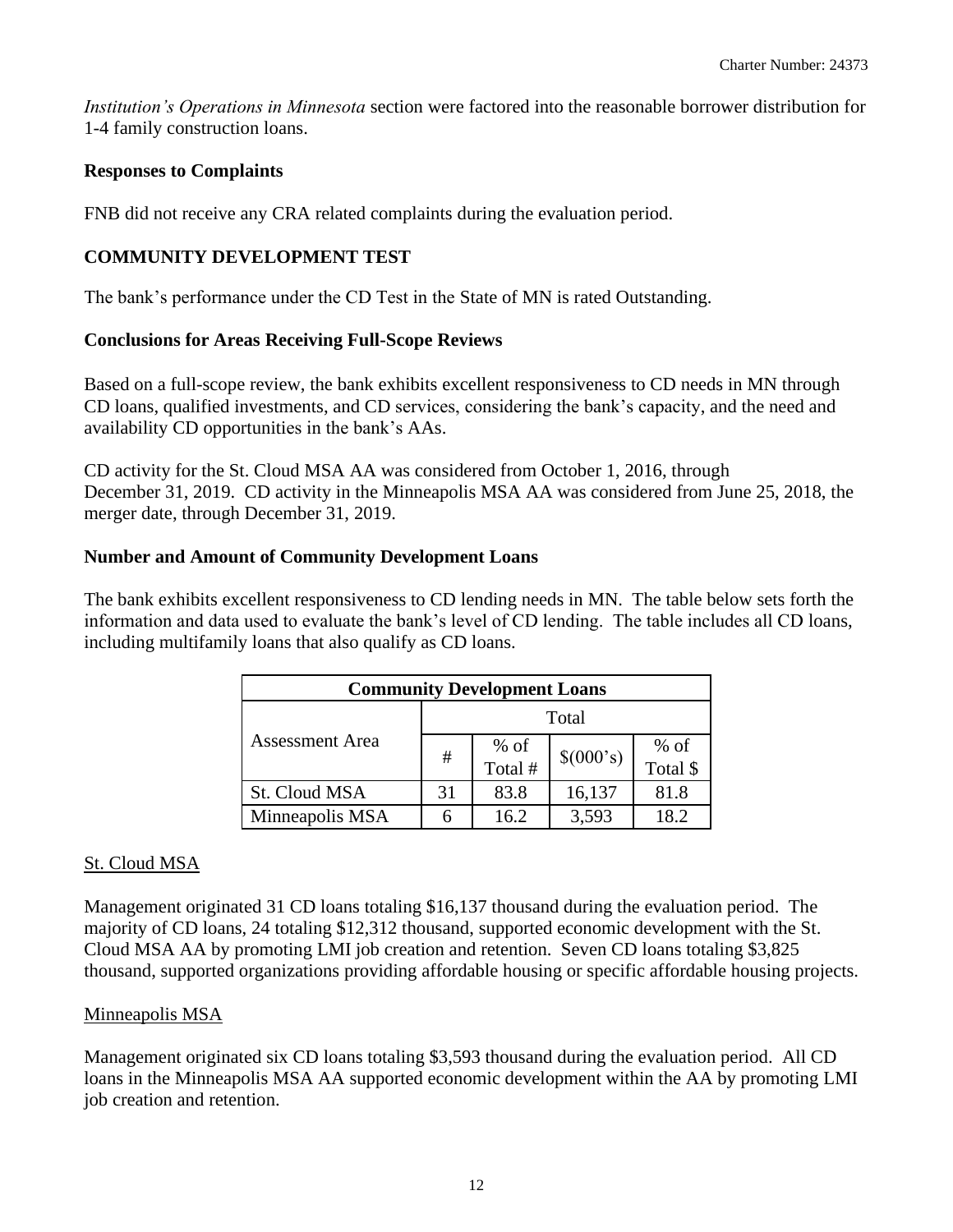#### **Number and Amount of Qualified Investments**

The bank exhibits adequate responsiveness to qualified investment needs in Minnesota. The table below sets forth the information and data used to evaluate the bank's level of qualified investments. The table includes all qualified investments, including CD donations.

| <b>Qualified Investments</b> |               |           |         |                |    |                   |           |                    |                |                |  |
|------------------------------|---------------|-----------|---------|----------------|----|-------------------|-----------|--------------------|----------------|----------------|--|
|                              | Prior Period* |           | Current |                |    |                   |           | Unfunded           |                |                |  |
| Assessment<br>Area:          |               |           | Period  |                |    | Total             |           |                    |                | Commitments**  |  |
|                              | #             | \$(000's) | #       | \$(000's)      | #  | $%$ of<br>Total # | \$(000's) | $%$ of<br>Total \$ | #              | \$(000's)      |  |
| St. Cloud MSA                |               |           | 20      | 12             | 20 | 80%               | 12        | 85.7%              | $\overline{0}$ |                |  |
| Minneapolis<br><b>MSA</b>    |               | 0         |         | $\overline{2}$ |    | 20%               | 2         | 14.3%              | 0              | $\overline{0}$ |  |

 \* Prior Period Investments' means investments made in a previous evaluation period that are outstanding as of the examination date. \*\* Unfunded Commitments' means legally binding investment commitments that are tracked and recorded by the institution's financial reporting system.

#### St. Cloud MSA

Qualified investments totaled \$12 thousand during the evaluation period, consisting entirely of donations. During the evaluation period, management provided 20 donations to 11 qualified CD organizations in the AA. Most donations, 16 totaling \$8.8 thousand supported organizations providing community services to the AA. Four donations totaling \$3.5 thousand supported economic development organizations. Management did not purchase any qualified investments during the evaluation period and did not have any prior period investments outstanding in the St. Cloud MSA AA.

#### Minneapolis MSA

Qualified investments totaled \$2 thousand during the evaluation period, consisting entirely of donations. During the evaluation period, management provided five donations to four qualified CD organizations in the AA. All donations supported organizations providing community services to the AA. Management did not purchase any qualified investments during the evaluation period and did not have any prior period investments outstanding in the Minneapolis MSA AA.

#### **Extent to Which the Bank Provides Community Development Services**

The bank exhibits excellent responsiveness to CD service needs in the State of MN.

#### St. Cloud MSA

During the evaluation period, 12 employees provided 2,286 hours to 17 qualified CD organizations benefitting the St. Cloud MSA AA. Service hours were split evenly between economic development and community service organizations, with 1,149 hours provided to nine economic development organizations and 1,137 hours provided to eight organizations providing community services to LMI individuals. Examples include:

• Two employees served as a Board member or Executive Director for a rural Chamber of Commerce many local small businesses are dependent;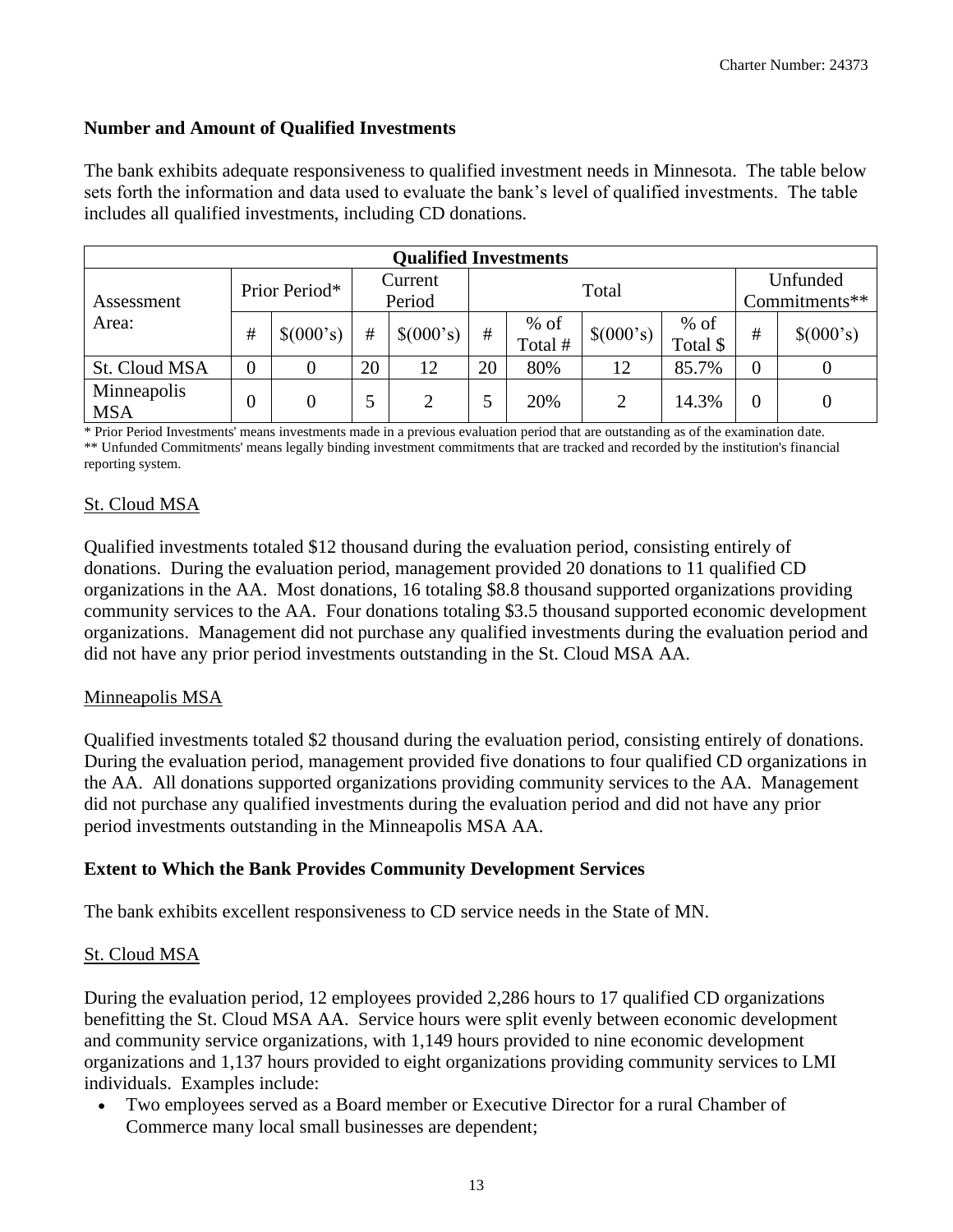- One employee served as a Board member to an organization dedicated to helping manufacturing companies of all sizes, including many that meet the small business size definition;
- Three employees served as a Board member or participated in financial education volunteering to students of Title 1 schools; and,
- One employee served as a committee member for an organization dedicated to helping the homeless.

#### Minneapolis MSA

During the evaluation period, three employees provided 143 hours to four qualified CD organizations benefitting the Minneapolis MSA AA. All services hours were provided to organizations providing community services to LMI individuals. Examples include:

- Two employees served as a Board member or secretary of organizations dedicated to providing necessary community services to children in LMI families; and,
- One employee served as a Board member of an organization providing necessary medical services in a moderate-income CT.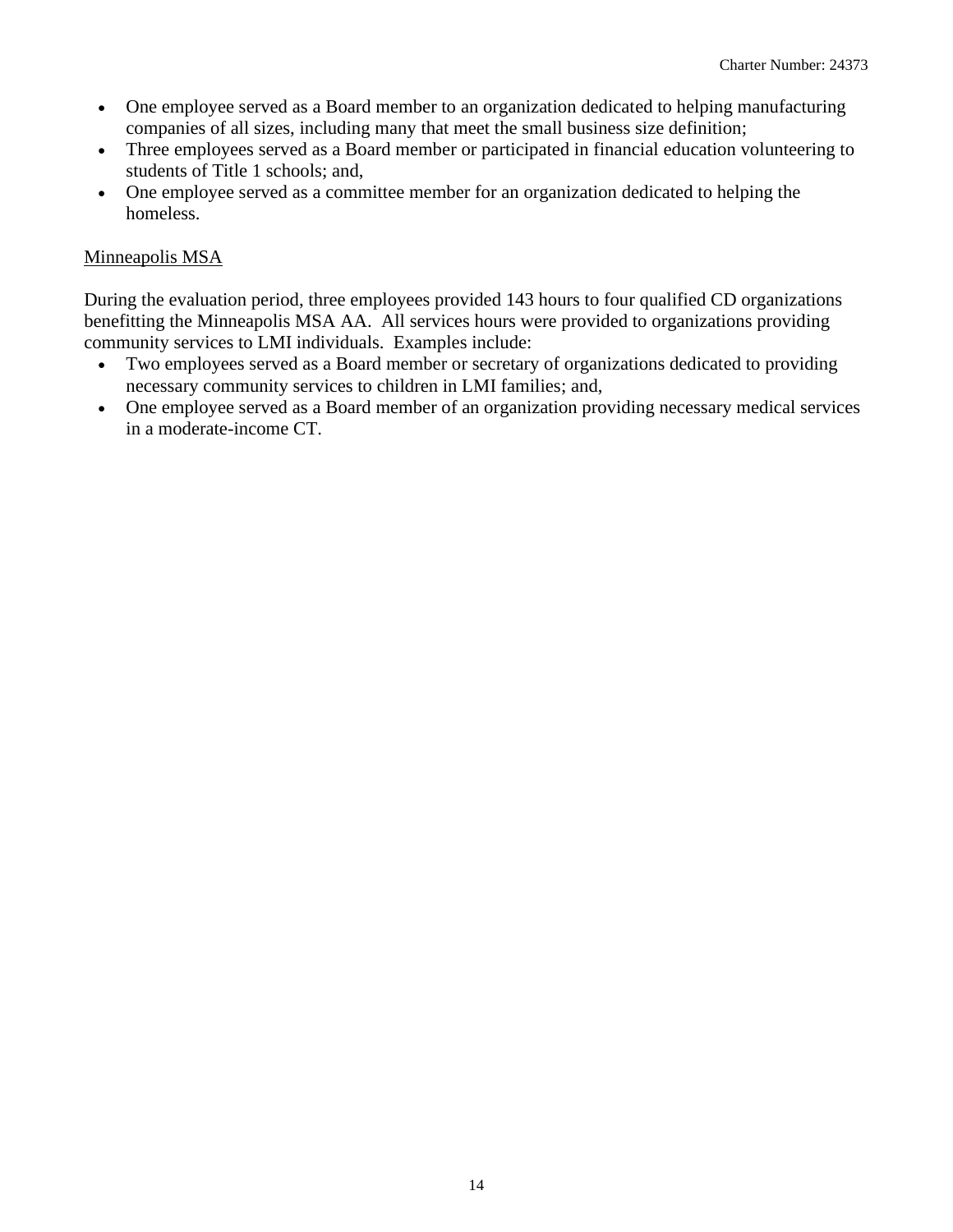### <span id="page-15-0"></span>**Appendix A: Scope of Examination**

The following table identifies the time period covered in this evaluation, affiliate activities that were reviewed, and loan products considered. The table also reflects the MSA(s) and non-MSA(s) that received comprehensive examination review, designated by the term "full-scope," and those that received a less comprehensive review, designated by the term "limited-scope".

| <b>Time Period Reviewed:</b>                     | January 1, 2017 to December 31, 2019                                                                                                         |                                                                                                                                                                                                                                           |  |  |  |  |  |  |
|--------------------------------------------------|----------------------------------------------------------------------------------------------------------------------------------------------|-------------------------------------------------------------------------------------------------------------------------------------------------------------------------------------------------------------------------------------------|--|--|--|--|--|--|
| <b>Bank Products Reviewed:</b>                   | Lending Test: Home mortgage 1-4 family construction, and small business loans.<br>CD Test: CD loans, qualified investments, and CD services. |                                                                                                                                                                                                                                           |  |  |  |  |  |  |
| Affiliate(s)                                     | <b>Affiliate Relationship</b>                                                                                                                | <b>Products Reviewed</b>                                                                                                                                                                                                                  |  |  |  |  |  |  |
| <b>NA</b>                                        |                                                                                                                                              |                                                                                                                                                                                                                                           |  |  |  |  |  |  |
| List of Assessment Areas and Type of Examination |                                                                                                                                              |                                                                                                                                                                                                                                           |  |  |  |  |  |  |
| <b>Rating and Assessment Areas</b>               | <b>Type of Exam</b>                                                                                                                          | <b>Other Information</b>                                                                                                                                                                                                                  |  |  |  |  |  |  |
| <b>Minnesota</b>                                 |                                                                                                                                              |                                                                                                                                                                                                                                           |  |  |  |  |  |  |
| St. Cloud MSA                                    | Full-scope                                                                                                                                   | 2017 – Included Benton County and a portion of<br>Stearns County (CTs 3.01; 3.02; 4.01; 4.02; 5.0;<br>6.01; 6.02; 7.01; 8.01; 9.01; 10.01; 101.01; 101.02;<br>102.0; 113.01; and 116.0)<br>2018-19 – Included Benton and Stearns Counties |  |  |  |  |  |  |
| Minneapolis MSA                                  | Full-scope                                                                                                                                   | Became an AA on June 25, 2018, as a result of<br>merger activity, and includes Anoka, Isanti, Mille<br>Lacs, and Sherburne Counties                                                                                                       |  |  |  |  |  |  |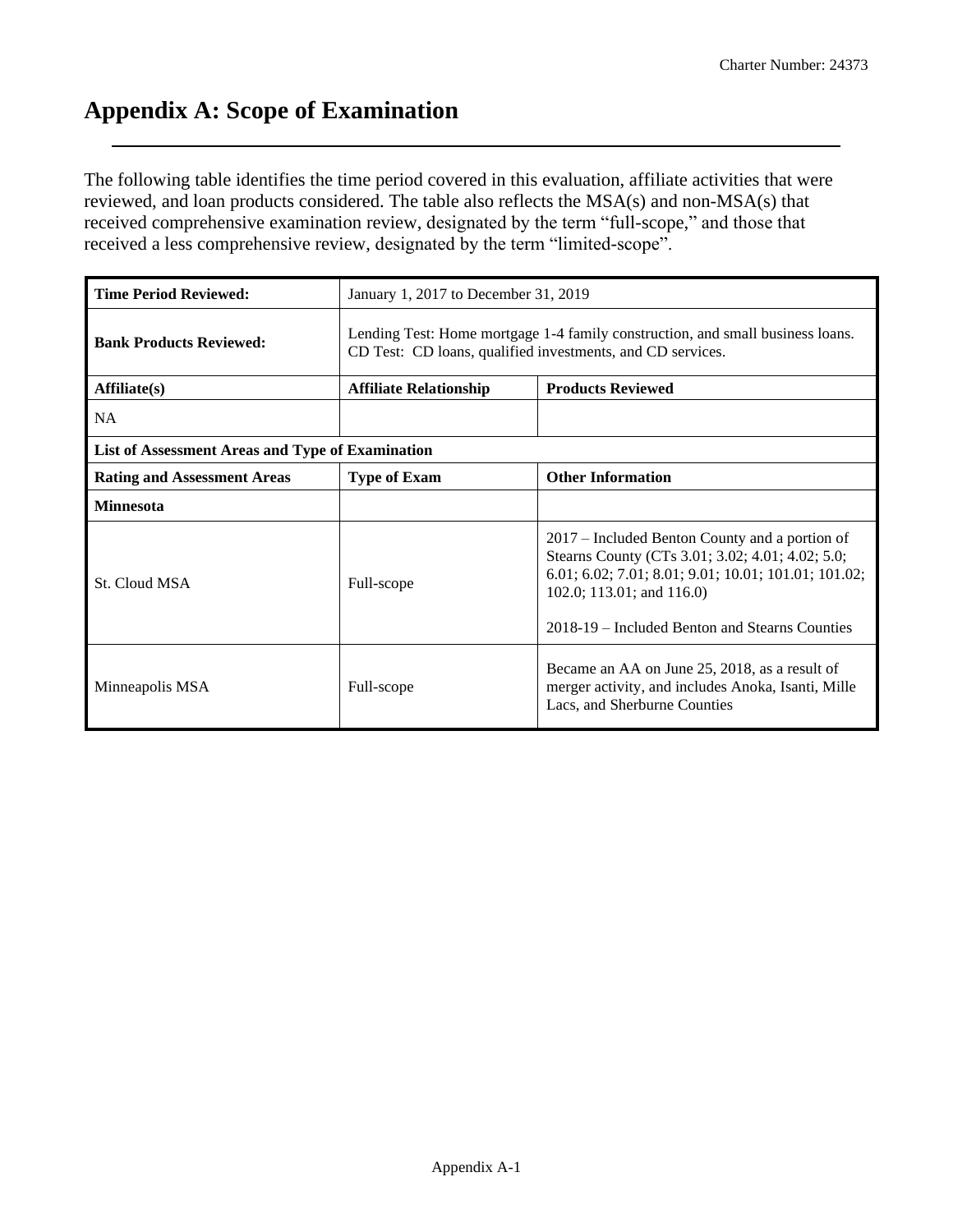# <span id="page-16-0"></span>**Appendix B: Summary of State Ratings**

| <b>RATINGS</b>                                 |              |             |                          |  |  |  |  |  |  |
|------------------------------------------------|--------------|-------------|--------------------------|--|--|--|--|--|--|
| Overall Bank/State/<br>Lending Test<br>CD Test |              |             |                          |  |  |  |  |  |  |
| Overall Bank:                                  | Rating*      | Rating      | <b>Multistate Rating</b> |  |  |  |  |  |  |
| <b>Falcon National Bank</b>                    | Satisfactory | Outstanding | Satisfactory             |  |  |  |  |  |  |
| State:                                         |              |             |                          |  |  |  |  |  |  |
| Minnesota                                      | Satisfactory | Outstanding | Satisfactory             |  |  |  |  |  |  |

(\*) The Lending Test and Community Development Test carry equal weight in the overall rating.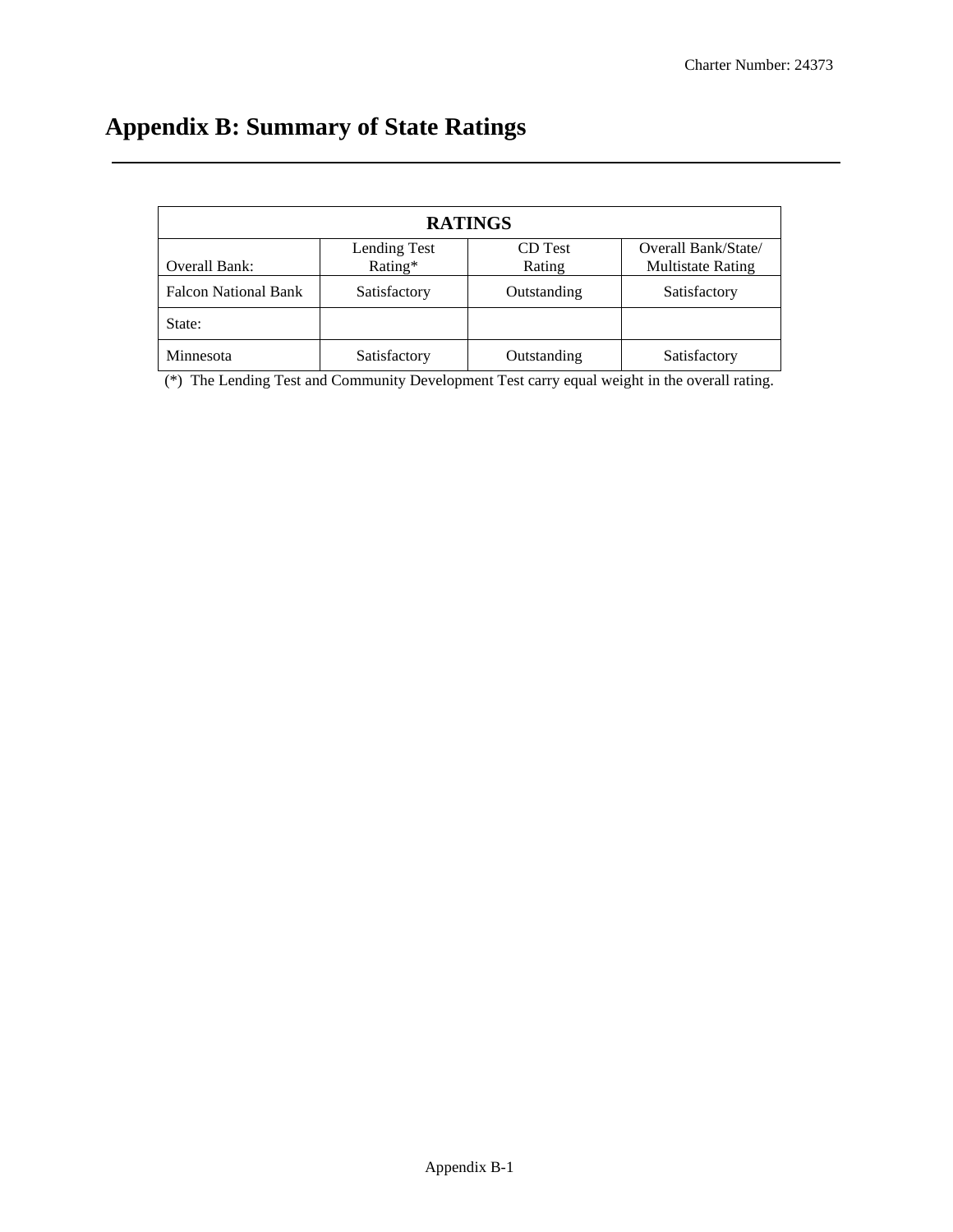## <span id="page-17-0"></span>**Appendix C: Definitions and Common Abbreviations**

The following terms and abbreviations are used in this performance evaluation, including the CRA tables. The definitions are intended to provide the reader with a general understanding of the terms, not a strict legal definition.

**Affiliate:** Any company that controls, is controlled by, or is under common control with another company. A company is under common control with another company if the same company directly or indirectly controls both companies. For example, a bank subsidiary is controlled by the bank and is, therefore, an affiliate.

**Aggregate Lending (Aggt.):** The number of loans originated and purchased by all reporting lenders (HMDA or CRA) in specified income categories as a percentage of the aggregate number of loans originated and purchased by all reporting lenders in the state/assessment area.

**Census Tract (CT):** A small, relatively permanent statistical subdivision of a county delineated by a local committee of census data users for the purpose of presenting data. Census tracts nest within counties, and their boundaries normally follow visible features, but may follow legal geography boundaries and other non-visible features in some instances, Census tracts ideally contain about 4,000 people and 1,600 housing units.

**Combined Statistical Area (CSA):** A geographic entity consisting of two or more adjacent Core Based Statistical Areas with employment interchange measures of at least 15. An employment interchange measure is a measure of ties between two adjacent entities. The employment interchange measure is the sum of the percentage of workers living in the smaller entity who work in the larger entity and the percentage of employment in the smaller entity that is accounted for by workers who reside in the larger entity.

**Community Development (CD):** Affordable housing (including multifamily rental housing) for low- or moderate-income individuals; community services targeted to low- or moderate-income individuals; activities that promote economic development by financing businesses or farms that meet Small Business Administration Development Company or Small Business Investment Company programs size eligibility standards or have gross annual revenues of \$1 million or less; or activities that revitalize or stabilize low- or moderate-income geographies, distressed or underserved nonmetropolitan middleincome geographies, or designated disaster areas.

**Community Reinvestment Act (CRA):** The statute that requires the OCC to evaluate a bank's record of meeting the credit needs of its entire community, including LMI areas, consistent with the safe and sound operation of the bank, and to take this record into account when evaluating certain corporate applications filed by the bank.

**Consumer Loan(s):** A loan(s) to one or more individuals for household, family, or other personal expenditures. A consumer loan does not include a home mortgage, small business, or small farm loan. This definition includes the following categories: motor vehicle loans, credit card loans, other secured consumer loans, and other unsecured consumer loans.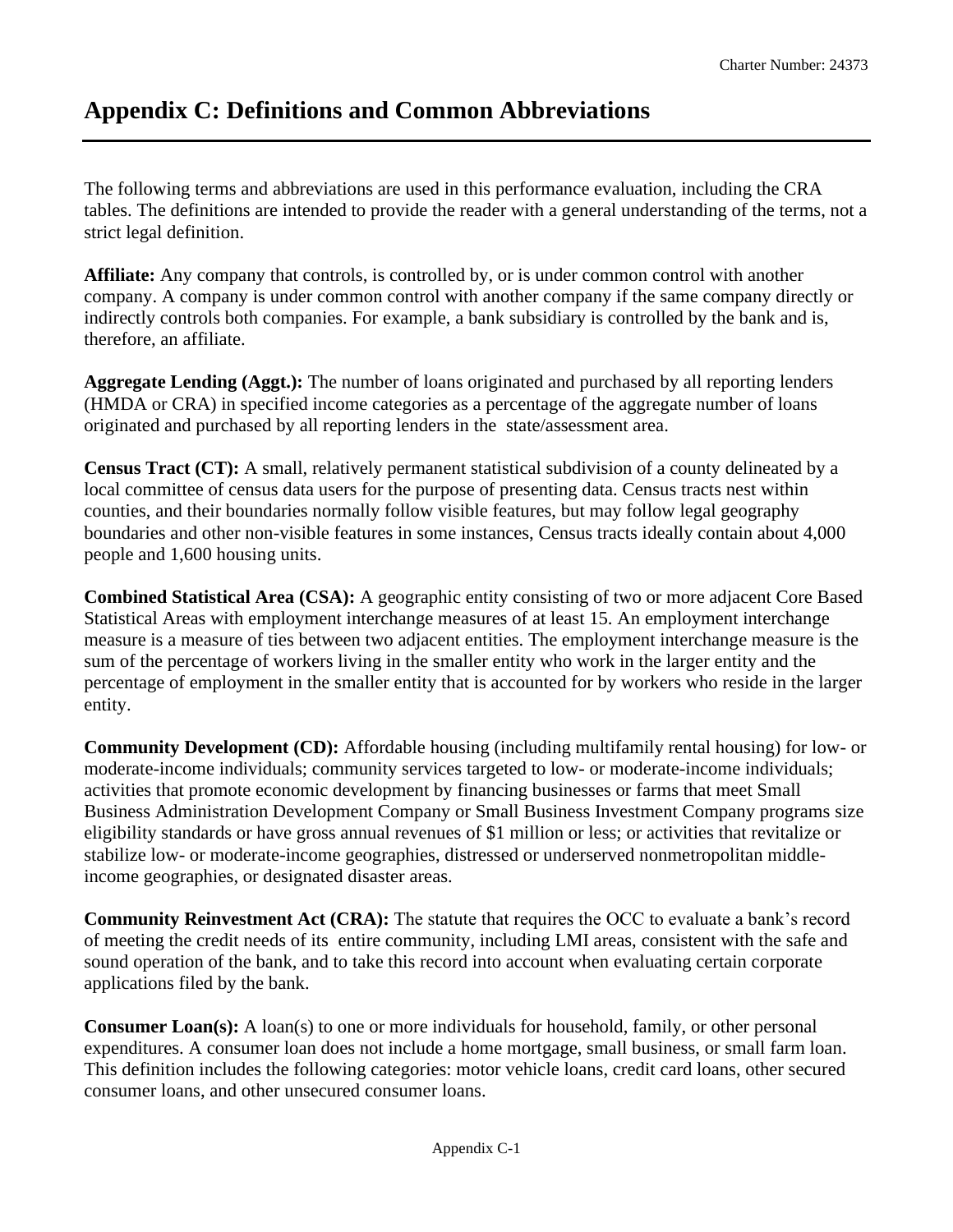**Family:** Includes a householder and one or more other persons living in the same household who are related to the householder by birth, marriage, or adoption. The number of family households always equals the number of families; however, a family household may also include non-relatives living with the family. Families are classified by type as either a married-couple family or other family, which is further classified into 'male householder' (a family with a male householder' and no wife present) or 'female householder' (a family with a female householder and no husband present).

**Full-Scope Review:** Performance under the Lending, Investment, and Service Tests is analyzed considering performance context, quantitative factors (e.g., geographic distribution, borrower distribution, and total number and dollar amount of investments), and qualitative factors (e.g., innovativeness, complexity, and responsiveness).

**Geography:** A census tract delineated by the United States Bureau of the Census in the most recent decennial census.

**Home Mortgage Disclosure Act (HMDA):** The statute that requires certain mortgage lenders that conduct business or have banking offices in a metropolitan statistical area to file annual summary reports of their mortgage lending activity. The reports include such data as the race, gender, and the income of applicants, the amount of loan requested, the disposition of the application (e.g., approved, denied, and withdrawn), the lien status of the collateral, any requests for preapproval, and loans for manufactured housing.

**Home Mortgage Loans:** A closed-end mortgage loan or an open-end line of credit as these terms are defined under 12 CFR 1003.2, and that is not an excluded transaction under 12 CFR 1003.3(c)(1) through  $(c)(10)$  and  $(c)(13)$ .

**Household:** Includes all persons occupying a housing unit. Persons not living in households are classified as living in group quarters. In 100 percent tabulations, the count of households always equals the count of occupied housing units.

**Limited-Scope Review:** Performance under the Lending, Investment, and Service Tests is analyzed using only quantitative factors (e.g., geographic distribution, borrower distribution, total number and dollar amount of investments, and branch distribution).

**Low-Income Individual:** Individual income that is less than 50 percent of the area median income.

Low Income Geography: A census tract with a median family income that is less than 50 percent.

**Market Share:** The number of loans originated and purchased by the institution as a percentage of the aggregate number of loans originated and purchased by all reporting lenders in the state/assessment area.

**Median Family Income (MFI):** The median income determined by the U.S. Census Bureau every five years and used to determine the income level category of geographies. The median is the point at which half of the families have income above, and half below, a range of incomes. Also, the median income determined by the Federal Financial Institutions Examination Council (FFIEC) annually that is used to determine the income level category of individuals. For any given area, the median is the point at which half of the families have income above, and half below, a range of incomes.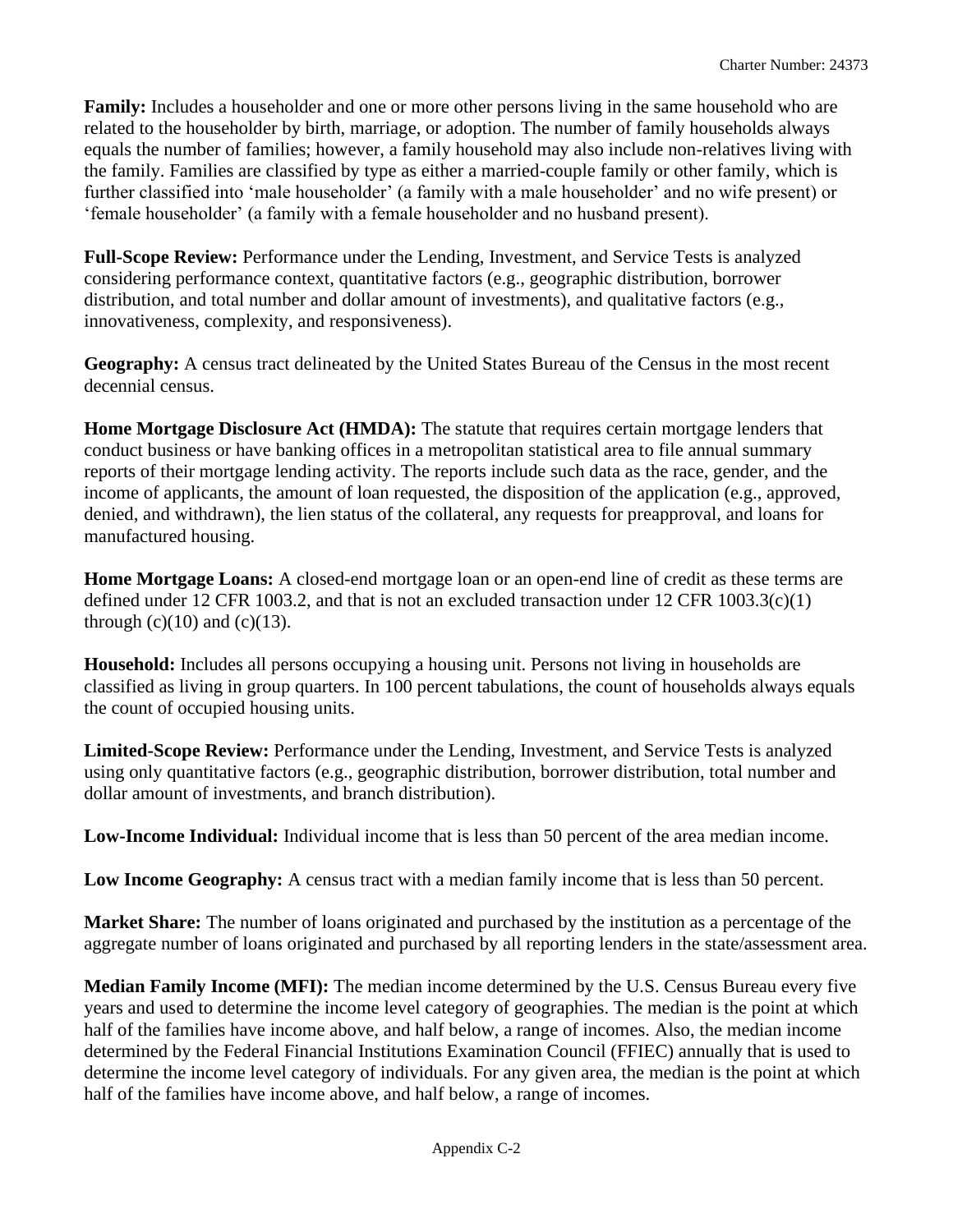**Metropolitan Division:** As defined by Office of Management and Budget, a county or group of counties within a Core Based Statistical Area that contains an urbanized population of at least 2.5 million. A Metropolitan Division consists of one or more main/secondary counties that represent an employment center or centers, plus adjacent counties associated with the main/secondary county or counties through commuting ties.

**Metropolitan Statistical Area:** An area, defined by the Office of Management and Budget, as a core based statistical area associated with at least one urbanized area that has a population of at least 50,000. The Metropolitan Statistical Area comprises the central county or counties containing the core, plus adjacent outlying counties having a high degree of social and economic integration with the central county or counties as measured through commuting.

**Middle-Income:** Individual income that is at least 80 percent and less than 120 percent of the area median income, or a median family income that is at least 80 percent and less than 120 percent, in the case of a geography

**Moderate-Income:** Individual income that is at least 50 percent and less than 80 percent of the area median income, or a median family income that is at least 50 percent and less than 80 percent, in the case of a geography.

**Multifamily:** Refers to a residential structure that contains five or more units**.** 

**Owner-Occupied Units:** Includes units occupied by the owner or co-owner, even if the unit has not been fully paid for or is mortgaged.

**Qualified Investment:** A qualified investment is defined as any lawful investment, deposit, membership share, or grant that has as its primary purpose community development.

**Rating Area:** A rated area is a state or multi-state metropolitan statistical area. For an institution with domestic branches in only one state, the institution's CRA rating would be the state rating. If an institution maintains domestic branches in more than one state, the institution will receive a rating for each state in which those branches are located. If an institution maintains domestic branches in two or more states within a multi-state metropolitan statistical area, the institution will receive a rating for the multi-state metropolitan statistical area.

**Small Loan(s) to Business(es):** A loan included in 'loans to small businesses' as defined in the Consolidated Report of Condition and Income (Call Report) instructions. These loans have original amounts of \$1 million or less and typically are either secured by nonfarm or nonresidential real estate or are classified as commercial and industrial loans.

**Small Loan(s) to Farm(s):** A loan included in 'loans to small farms' as defined in the instructions for preparation of the Consolidated Report of Condition and Income (Call Report). These loans have original amounts of \$500,000 or less and are either secured by farmland, or are classified as loans to finance agricultural production and other loans to farmers.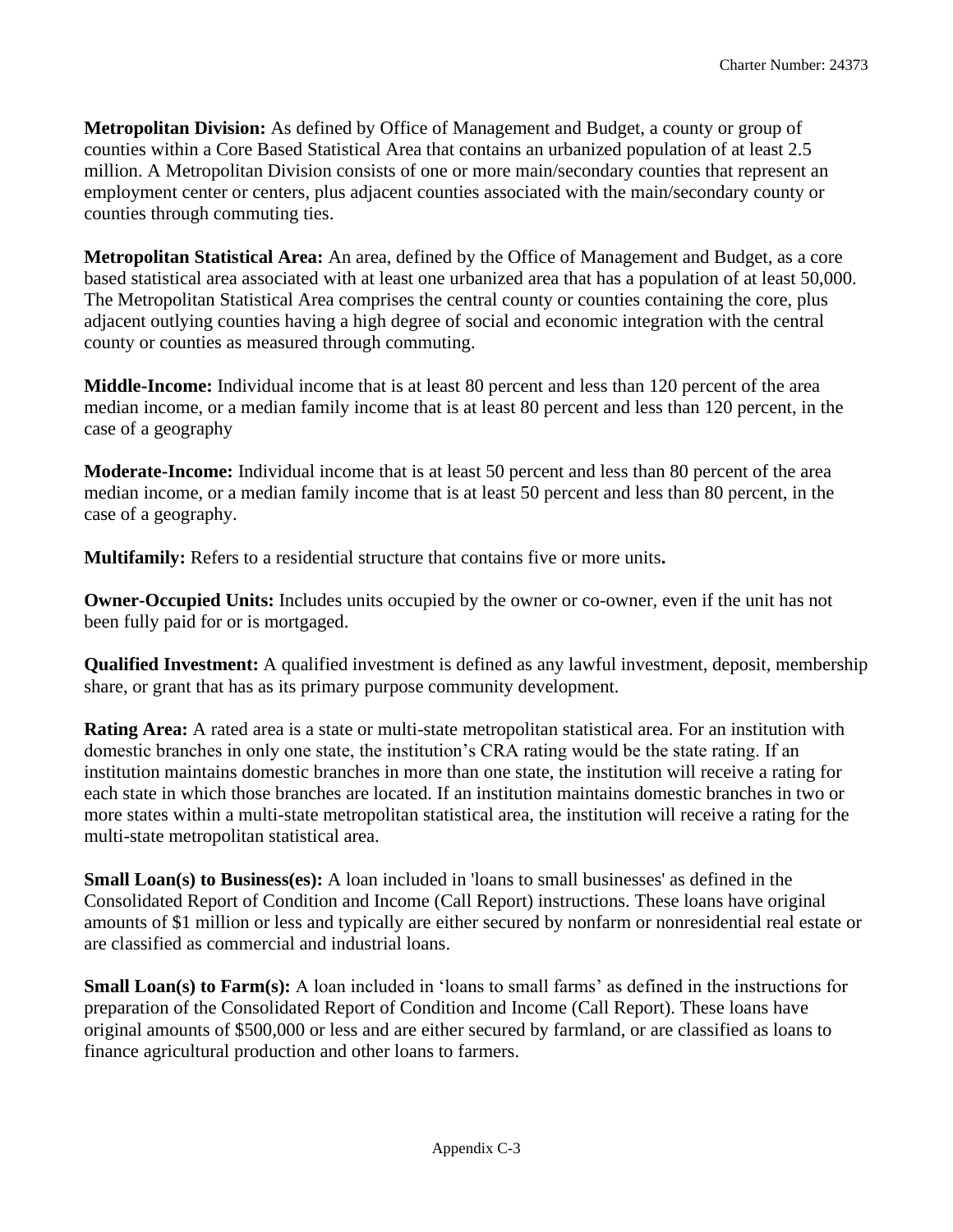**Tier 1 Capital:** The total of common shareholders' equity, perpetual preferred shareholders' equity with non-cumulative dividends, retained earnings and minority interests in the equity accounts of consolidated subsidiaries.

**Upper-Income:** Individual income that is at least 120 percent of the area median income, or a median family income that is at least 120 percent, in the case of a geography.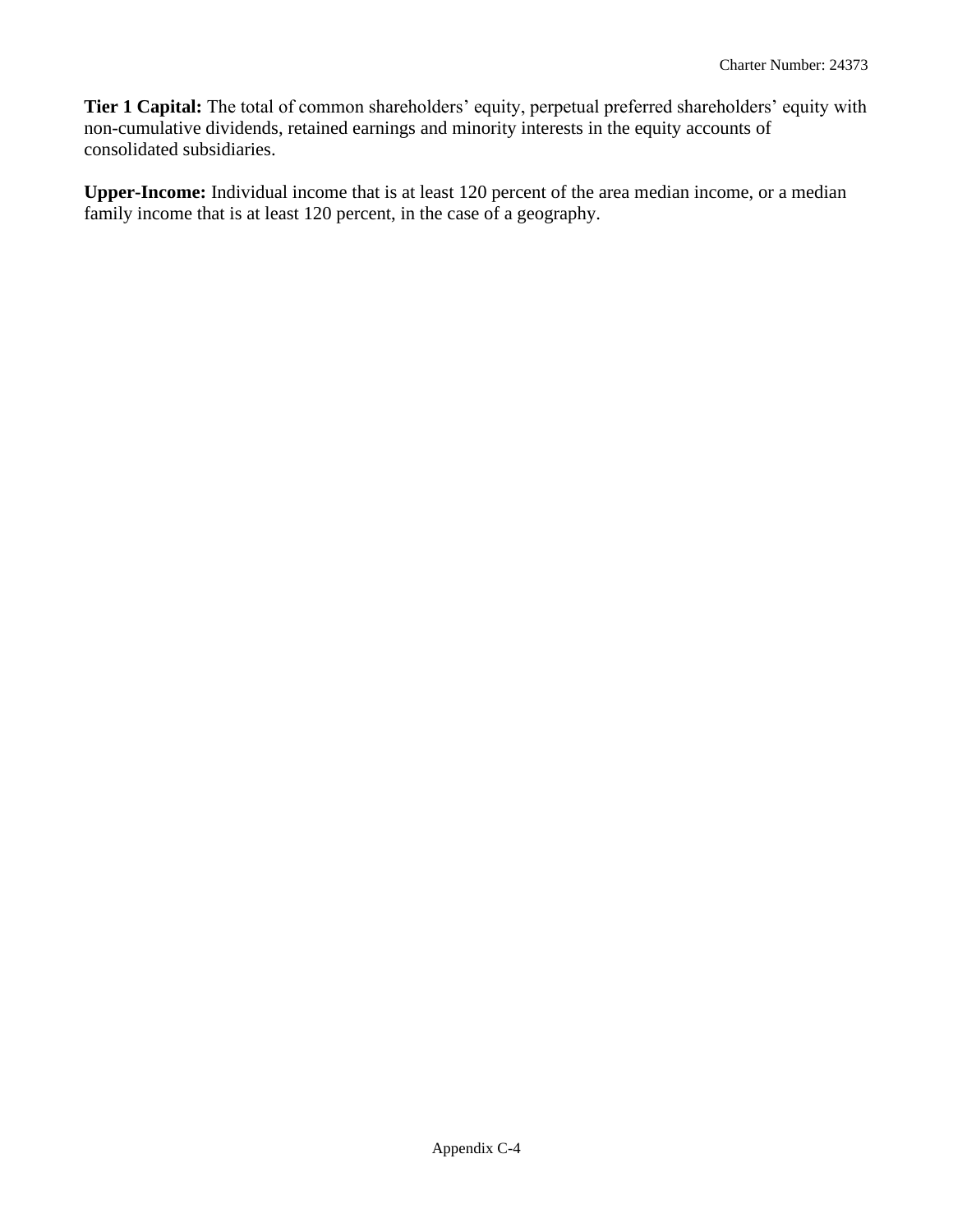### <span id="page-21-0"></span>**Content of Standardized Tables**

A separate set of tables is provided for each state. All multistate metropolitan statistical areas, if applicable, are presented in one set of tables. References to the "bank" include activities of any affiliates that the bank provided for consideration (refer to appendix A: Scope of the Examination). For purposes of reviewing the Lending Test tables, the following are applicable: (1) purchased are treated as originations; and (2) "aggregate" is the percentage of the aggregate number of reportable loans originated and purchased by all HMDA or CRA-reporting lenders in the MMSA/assessment area. Deposit data are compiled by the FDIC and are available as of June  $30<sup>th</sup>$  of each year. Tables without data are not included in this PE.

The following is a listing and brief description of the tables included in each set:

- **Table O. Assessment Area Distribution of Home Mortgage Loans by Income Category of the Geography** - Compares the percentage distribution of the number of loans originated and purchased by the bank in low-, moderate-, middle-, and upper-income geographies to the percentage distribution of owner-occupied housing units throughout those geographies. The table also presents aggregate peer data for the years the data is available.
- **Table P. Assessment Area Distribution of Home Mortgage Loans by Income Category of the Borrower** - Compares the percentage distribution of the number of loans originated and purchased by the bank to low-, moderate-, middle-, and upper-income borrowers to the percentage distribution of families by income level in each MMSA/assessment area. The table also presents aggregate peer data for the years the data is available.
- **Table Q. Assessment Area Distribution of Loans to Small Businesses by Income Category of the Geography** - The percentage distribution of the number of small loans (less than or equal to \$1 million) to businesses that were originated and purchased by the bank in low-, moderate-, middle-, and upper-income geographies compared to the percentage distribution of businesses (regardless of revenue size) in those geographies. Because arrogate small business data are not available for geographic areas smaller than counties, it may be necessary to compare bank loan data to aggregate data from geographic areas larger than the bank's assessment area.
- **Table R. Assessment Area Distribution of Loans to Small Businesses by Gross Annual Revenue**  - Compares the percentage distribution of the number of small loans (loans less than or equal to \$1 million) originated and purchased by the bank to businesses with revenues of \$1 million or less to: 1) the percentage distribution of businesses with revenues of greater than \$1 million; and, 2) the percentage distribution of businesses for which revenues are not available. The table also presents aggregate peer small business data for the years the data is available.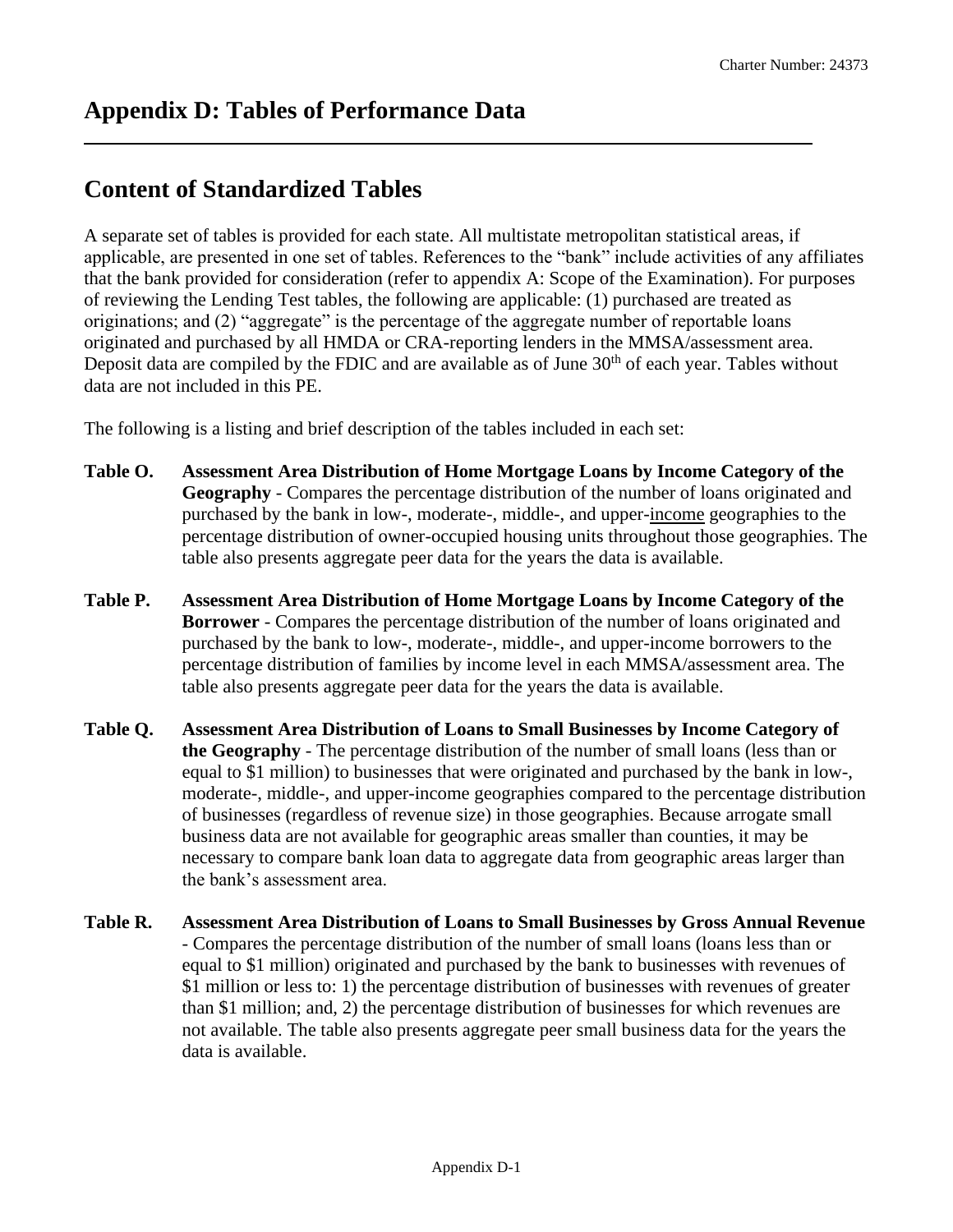| Table O: Assessment Area Distribution of Home Mortgage Loans by Income Category of the Geography           |                             |       |                                                                |                 |                                                                |                 |                                                         |                 |                                                         |                 |                                                         |                   |
|------------------------------------------------------------------------------------------------------------|-----------------------------|-------|----------------------------------------------------------------|-----------------|----------------------------------------------------------------|-----------------|---------------------------------------------------------|-----------------|---------------------------------------------------------|-----------------|---------------------------------------------------------|-------------------|
|                                                                                                            | <b>Total Consumer Loans</b> |       | <b>Low-Income Tracts</b>                                       |                 | <b>Moderate-Income Tracts</b>                                  |                 | <b>Middle-Income Tracts</b>                             |                 | <b>Upper-Income Tracts</b>                              |                 | <b>Not Available-Income</b><br><b>Tracts</b>            |                   |
| Assessment<br>Area:                                                                                        | #                           | \$    | $%$ of<br>Owner-<br>Occupied<br><b>Housing</b><br><b>Units</b> | % Bank<br>Loans | $%$ of<br>Owner-<br>Occupied<br><b>Housing</b><br><b>Units</b> | % Bank<br>Loans | $%$ of<br>Owner-<br>Occupied<br>Housing<br><b>Units</b> | % Bank<br>Loans | $%$ of<br>Owner-<br>Occupied<br><b>Housing</b><br>Units | % Bank<br>Loans | $%$ of<br>Owner-<br>Occupied<br>Housing<br><b>Units</b> | $%$ Bank<br>Loans |
| Minneapolis<br>$MSA$ <sup>1</sup><br>$ 2018 - 2019$                                                        | 20                          | 7.849 | 0.0                                                            | 0.0             | 23.6                                                           | 25.0            | 62.7                                                    | 65.0            | 13.7                                                    | 10.0            | 0.0                                                     | 0.0               |
| Source: 2015 ACS Census; 06/25/2018 - 12/31/2019 Bank Data,<br>Due to rounding, totals may not equal 100.0 |                             |       |                                                                |                 |                                                                |                 |                                                         |                 |                                                         |                 |                                                         |                   |

| Table P: Assessment Area Distribution of Home Mortgage Loans by Income Category of the Borrower |                                                                                                            |        |                             |                 |                                            |                 |                                |                 |                               |                 |                             |                   |  |
|-------------------------------------------------------------------------------------------------|------------------------------------------------------------------------------------------------------------|--------|-----------------------------|-----------------|--------------------------------------------|-----------------|--------------------------------|-----------------|-------------------------------|-----------------|-----------------------------|-------------------|--|
| Assessment<br>Area:                                                                             | <b>Total Consumer Loans</b>                                                                                |        | <b>Low-Income Borrowers</b> |                 | <b>Moderate-Income</b><br><b>Borrowers</b> |                 | <b>Middle-Income Borrowers</b> |                 | <b>Upper-Income Borrowers</b> |                 | <b>Not Available-Income</b> |                   |  |
|                                                                                                 | #                                                                                                          |        | % Families                  | % Bank<br>Loans | % Families                                 | % Bank<br>Loans | % Families                     | % Bank<br>Loans | % Families                    | % Bank<br>Loans | % Families                  | $%$ Bank<br>Loans |  |
| Minneapolis<br><b>MSA</b><br>2018-2019                                                          | 60                                                                                                         | 21.373 | 20.1                        | 8.3             | 20.2                                       | 16.7            | 24.8                           | 31.7            | 34.9                          | 43.3            | 0.0                         | 0.0               |  |
|                                                                                                 | Source: 2015 ACS Census; 06/25/2018 - 12/31/2019 Bank Data,<br>Due to rounding, totals may not equal 100.0 |        |                             |                 |                                            |                 |                                |                 |                               |                 |                             |                   |  |

 1: St Cloud MSA AA—While 1-4 family construction loans were also selected as a primary product, a meaningful geographic and borrower distribution analysis could not be completed due to the limited volume of loans inside the AA.